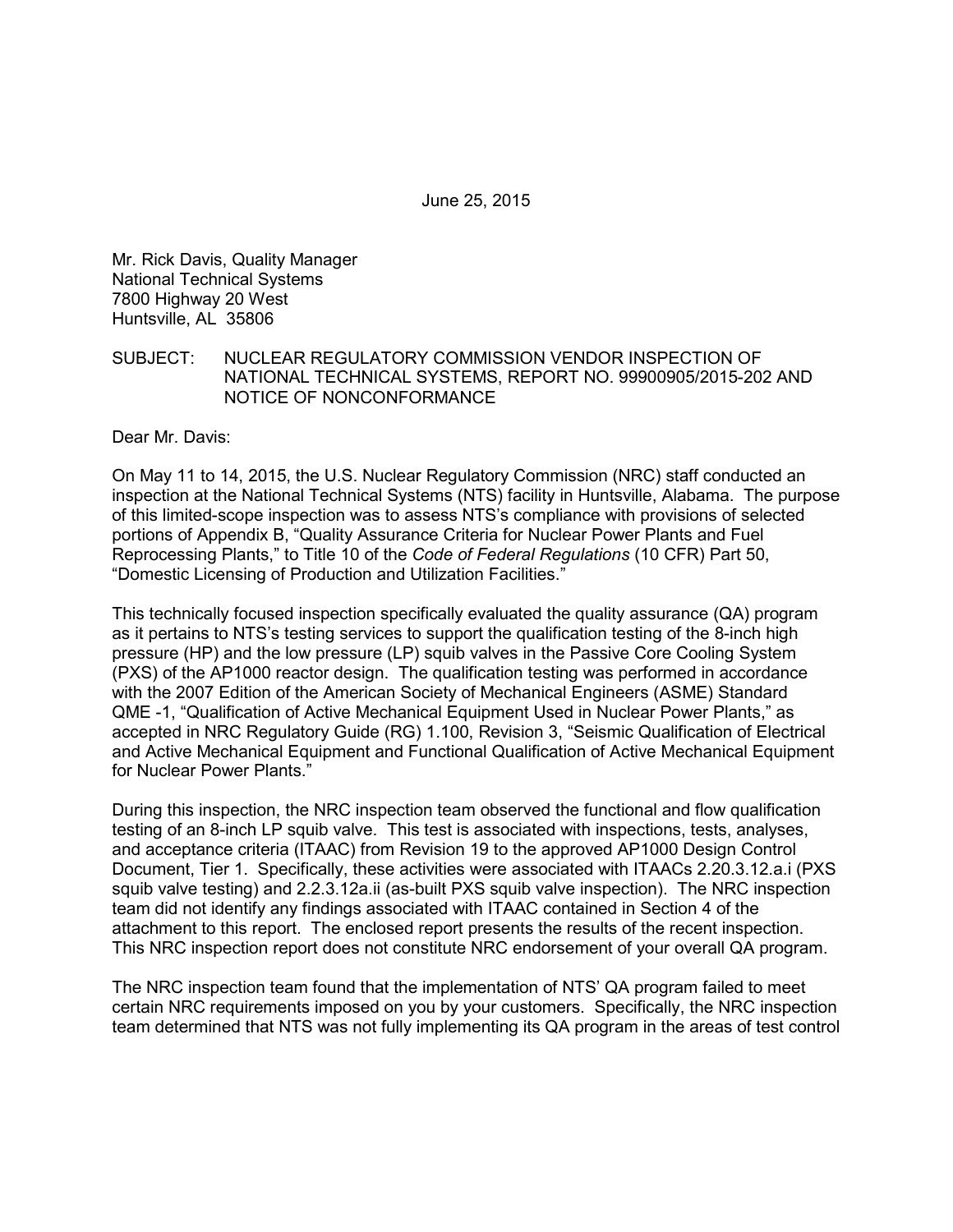R. Davis - 2 -

and control of purchased material, equipment, and services. In response to the enclosed Notice of Nonconformance (NON), NTS should document the results of the extent of condition review for this finding and determine if there are any effects on other safety-related components.

Please provide a written explanation or statement within 30 days of this letter in accordance with the instructions specified in the enclosed NON. We will consider extending the response time if you show good cause for us to do so.

In accordance with 10 CFR 2.390, "Public Inspections, Exemptions, Requests for Withholding," of the NRC's "Rules of Practice," the NRC will make available electronically for public inspection a copy of this letter, its enclosure, and your response through the NRC Public Document Room or from the NRC's Agencywide Documents Access and Management System, which is accessible at http://www.nrc.gov/reading-rm/adams.html. To the extent possible (and if applicable), your response should not include any personal privacy, proprietary, or Safeguards Information so that it can be made available to the public without redaction. If personal privacy or proprietary information is necessary to provide an acceptable response, please provide a bracketed copy of your response that identifies the information that should be protected and a redacted copy of your response that deletes such information. If you request that such material be withheld from public disclosure, you must specifically identify the portions of your response that you seek to have withheld and provide in detail the bases for your claim (e.g., explain why the disclosure of information would create an unwarranted invasion of personal privacy or provide the information required by 10 CFR 2.390(b) to support a request for withholding confidential commercial or financial information). If Safeguards Information is necessary to provide an acceptable response, please provide the level of protection described in 10 CFR 73.21, "Protection of Safeguards Information: Performance Requirements."

Sincerely,

### */RA/*

Edward H. Roach, Chief Mechanical Vendor Inspection Branch Division of Construction Inspection and Operational Programs Office of New Reactors

Docket No.: 99900905

Enclosures:

- 1. Notices of Nonconformance
- 2. Inspection Report No. 99900905/2015-202 and Attachment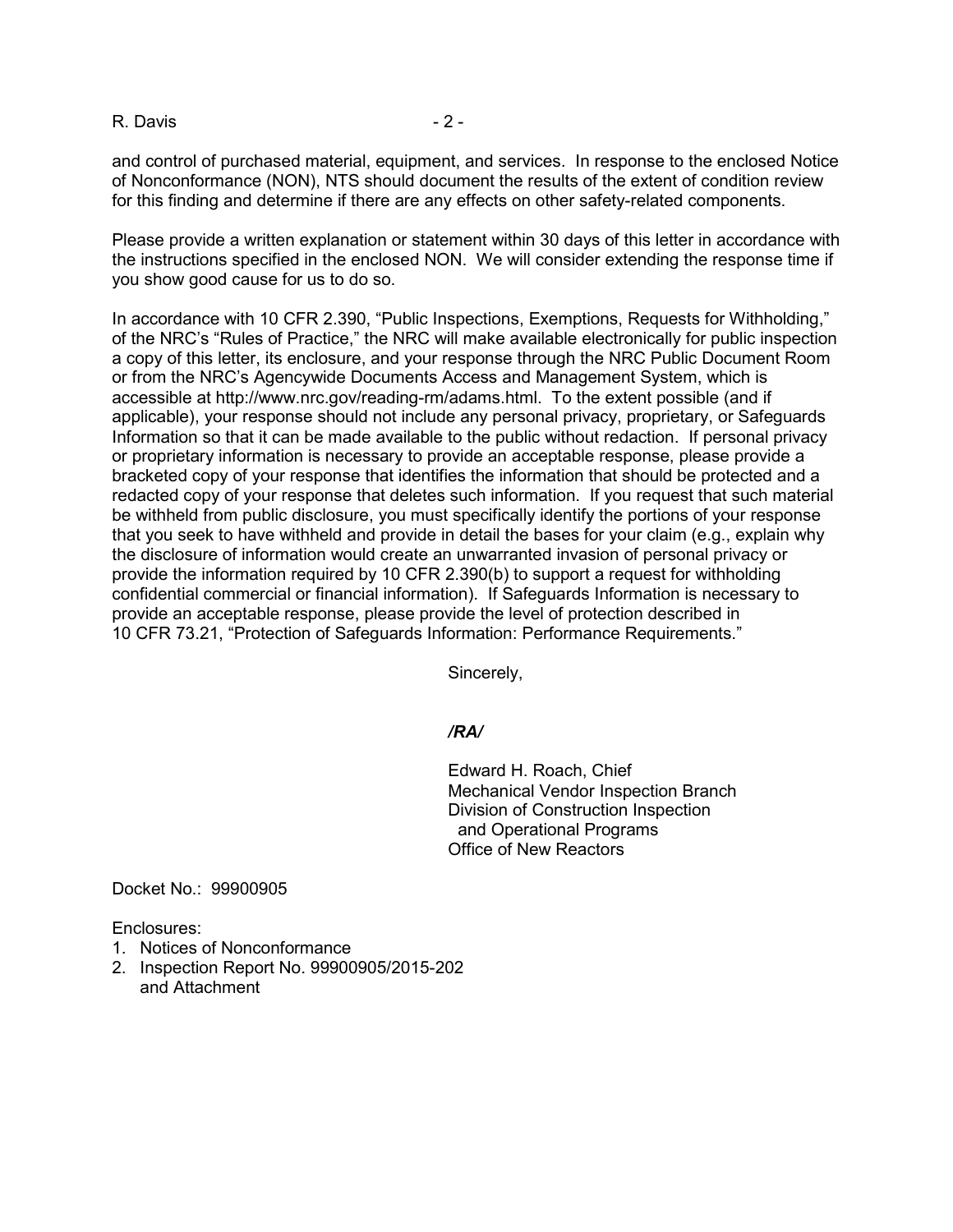and control of purchased material, equipment, and services. In response to the enclosed Notice of Nonconformance (NON), NTS should document the results of the extent of condition review for this finding and determine if there are any effects on other safety-related components.

Please provide a written explanation or statement within 30 days of this letter in accordance with the instructions specified in the enclosed NON. We will consider extending the response time if you show good cause for us to do so.

In accordance with 10 CFR 2.390, "Public Inspections, Exemptions, Requests for Withholding," of the NRC's "Rules of Practice," the NRC will make available electronically for public inspection a copy of this letter, its enclosure, and your response through the NRC Public Document Room or from the NRC's Agencywide Documents Access and Management System, which is accessible at http://www.nrc.gov/reading-rm/adams.html. To the extent possible (and if applicable), your response should not include any personal privacy, proprietary, or Safeguards Information so that it can be made available to the public without redaction. If personal privacy or proprietary information is necessary to provide an acceptable response, please provide a bracketed copy of your response that identifies the information that should be protected and a redacted copy of your response that deletes such information. If you request that such material be withheld from public disclosure, you must specifically identify the portions of your response that you seek to have withheld and provide in detail the bases for your claim (e.g., explain why the disclosure of information would create an unwarranted invasion of personal privacy or provide the information required by 10 CFR 2.390(b) to support a request for withholding confidential commercial or financial information). If Safeguards Information is necessary to provide an acceptable response, please provide the level of protection described in 10 CFR 73.21, "Protection of Safeguards Information: Performance Requirements."

Sincerely,

### */RA/*

Edward H. Roach, Chief Mechanical Vendor Inspection Branch Division of Construction Inspection and Operational Programs Office of New Reactors

Docket No.: 99900905

#### Enclosures:

- 1. Notices of Nonconformance
- 2. Inspection Report No. 99900905/2015-202 and Attachment

#### DISTRIBUTION

See next page.

| ADAMS ACCESSION No.: ML15152A080 |               | *Concurred via e-mail | NRO-002          |              |
|----------------------------------|---------------|-----------------------|------------------|--------------|
| <b>OFC</b>                       | NRO/DCIP/MVIB | NRO/DCIP/MVIB         | NRO/DCIP/MVIB    | NRO/DE/MEB   |
| <b>NAME</b>                      | RPatel        | RMcIntyre             | ETorres*         | TScarbrough* |
| <b>DATE</b>                      | 06/03/15      | 06/05/15              | 06/04/15         | 06/09/15     |
| <b>OFC</b>                       | R-II/DCI/CIB3 | NRO/DCIP/CAEB         | NRO/DCIP/MVIB:BC |              |
| <b>NAME</b>                      | TSteadham*    | TFrve (ABelen for)    | ERoach           |              |
| <b>DATE</b>                      | 06/04/15      | 06/19/15              | 06/23/15         |              |

**OFFICIAL RECORD COPY**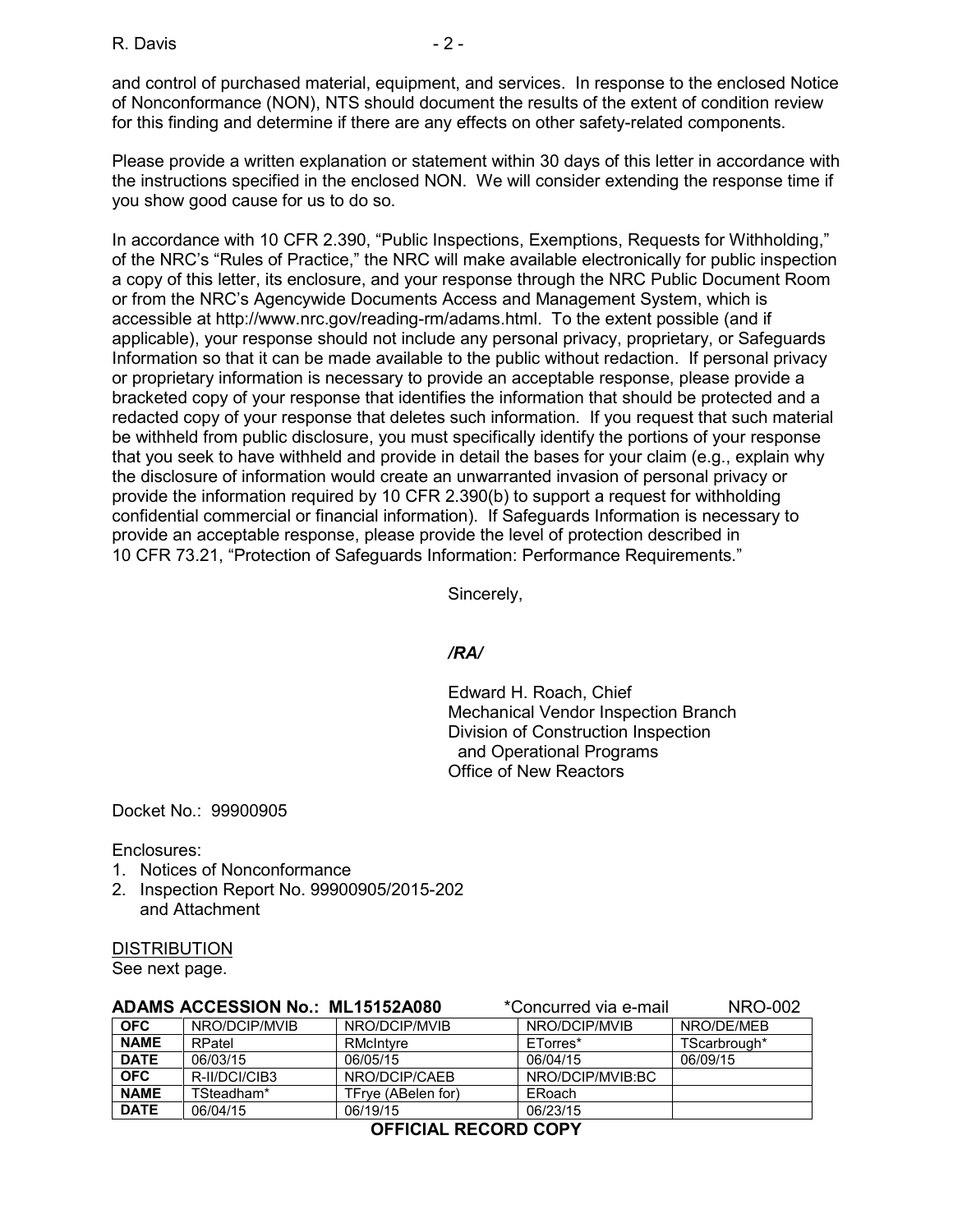#### Letter to Rick Davis from Edward Roach dated June 25, 2015

#### SUBJECT: NUCLEAR REGULATORY COMMISSION VENDOR INSPECTION OF NATIONAL TECHNICAL SYSTEMS, REPORT NO. 99900905/2015-202

DISTRIBUTION: ASakadales **TClark** RMusser KKavanagh RRasmussen rick.davis@nts.com NRO\_DCIP\_Distribution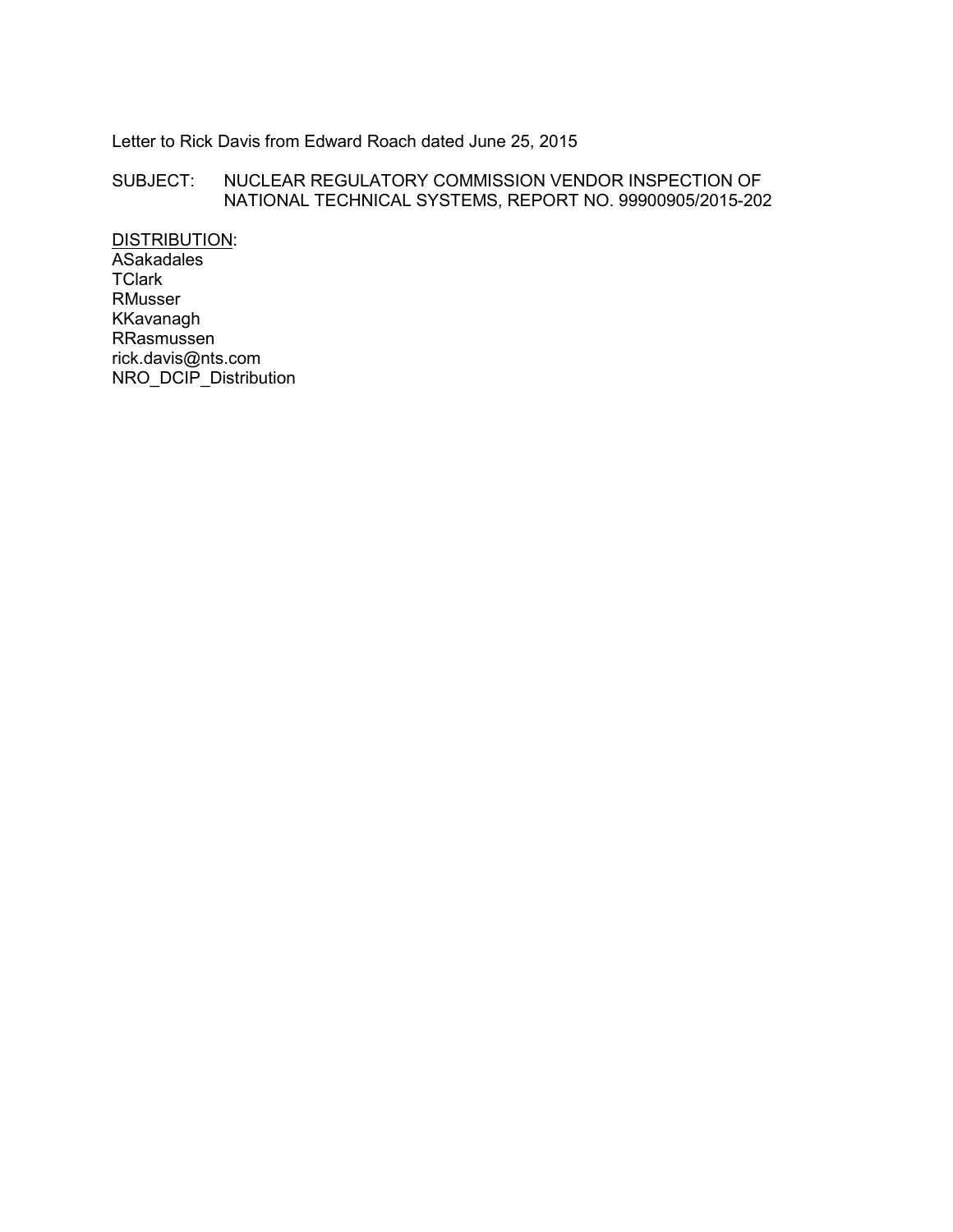#### **NOTICE OF NONCONFORMANCE**

National Technical Systems Docket No. 99900905 7800 Highway 20 West Huntsville, Alabama 35806

Based on the results of a U.S. Nuclear Regulatory Commission (NRC) inspection conducted at National Technical Systems (NTS) facility in Huntsville, Alabama, on May 11, 2015, through May 14, 2015, certain activities were not conducted in accordance with NRC requirements which were contractually imposed on NTS by its customers or by NRC licensees.

A. Criterion XI, "Test Control," of Appendix B, "Quality Assurance Criteria for Nuclear Power Plants and Fuel Reprocessing Plants," to Title 10 of the *Code of Federal Regulations*  (10 CFR) Part 50, "Domestic Licensing of Production and Utilization Facilities," states, in part, that "Test procedures shall include provisions for assuring that all prerequisites for the given test have been met, that adequate test instrumentation is available and used."

Criterion V, "Instructions, Procedures, and Drawings," of Appendix B to 10 CFR Part 50 states, in part, that "Activities affecting quality shall be prescribed by documented instructions, procedures, and drawings of a type appropriate to the circumstances and shall be accomplished in accordance with these instructions, procedures, or drawings. Instructions, procedures, or drawings shall include appropriate quantitative or qualitative acceptance criteria for determining that important activities have been satisfactorily accomplished."

Contrary to the above, as of May 14, 2015, NTS failed to ensure that test activities affecting quality were prescribed by documented instructions or procedures that shall include appropriate quantitative or qualitative acceptance criteria to assure that all prerequisites for the given test have been met.

Specifically, NTS failed to establish a procedure in its test program for verifying that the data acquisition system (DAS) functioned as designed. NTS performed both pre-and post-test verification and validation of the DAS to verify that the DAS software was accurately calculating and reporting those temperature and pressure values that would be used to determine the qualification of the safety-related AP1000 8-inch low pressure squib valves. However, NTS activities to validate the proper function of the DAS, a testing activity affecting quality, were not performed in accordance with written procedures containing the requirements and acceptance limits of the design documents to assure that all prerequisites for the given test have been met.

This issue has been identified as Nonconformance 99900905/2015-202-01.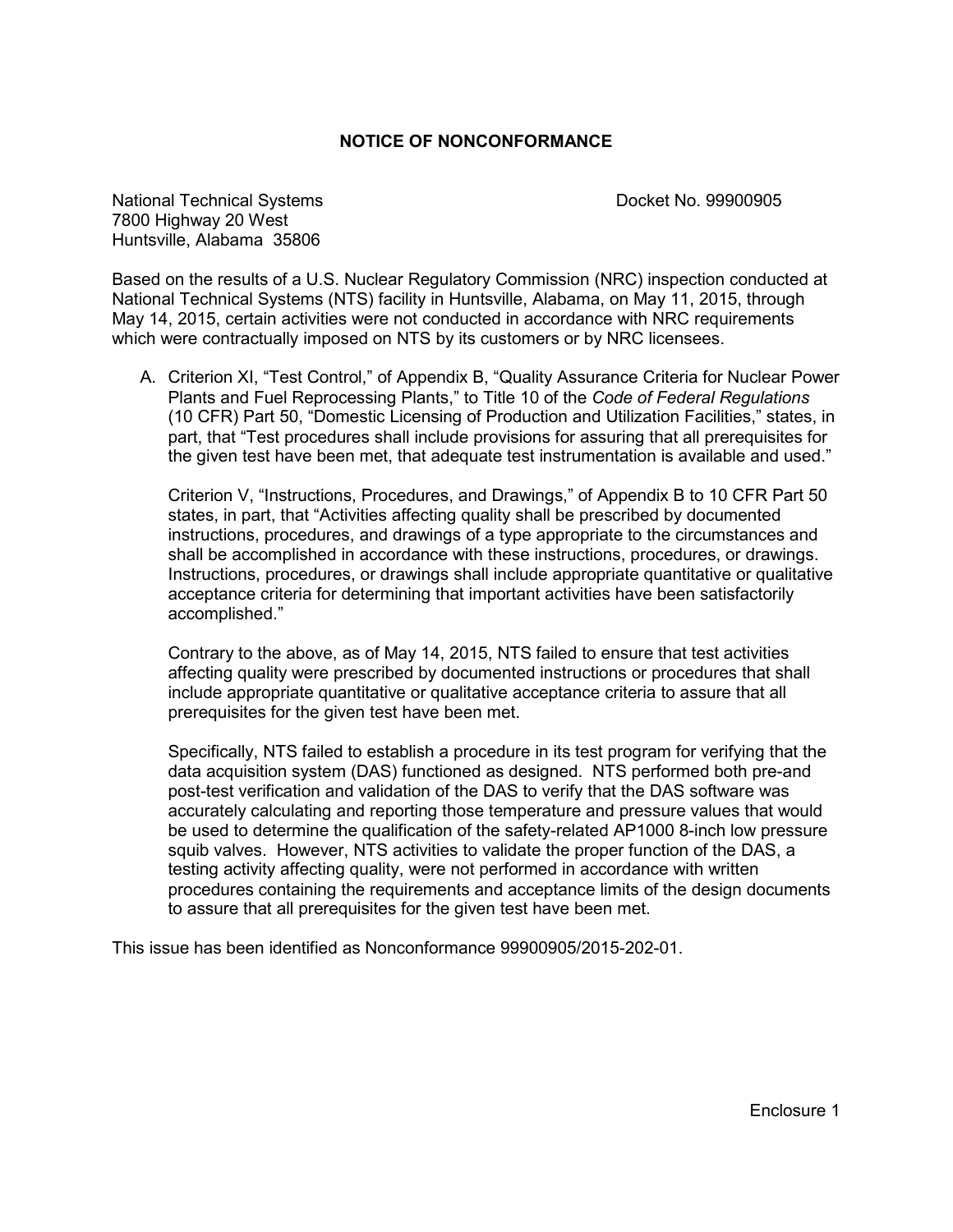B. Criterion VII, "Control of Purchased Material, Equipment, and Services," of Appendix B to 10 CFR Part 50 states, in part, that, "Measures shall be established to assure that purchased material, equipment, and services, whether purchased directly or through contractors and subcontractors, conform to the procurement documents. These measures shall include provisions, as appropriate, for source evaluation and selection, objective evidence of quality furnished by the contractor or subcontractor, inspection at the contractor or subcontractor source, and examination of products upon delivery. The effectiveness of the control of quality by contractors shall be assessed by the applicant or designee at intervals consistent with the importance, complexity, and quantity of the product or services."

Contrary to the above, as of May 14, 2015, NTS failed to assure that the purchased services, purchased directly or through a contractor or subcontractors, conform to the procurement documents and failed to perform source evaluation and selection to verify the effectiveness of the control of quality by contractors and subcontractor at intervals consistent with the importance, complexity, and quality of the products and services.

Specifically, NTS failed to perform a commercial-grade survey or source surveillance of NALCO, a commercial supplier of water and process services, to verify the effectiveness of quality controls used in testing of the demineralized water to support safety-related valve testing. Additionally, NTS failed to assure that the validity of NALCO's water chemical analysis upon receipt will provide reasonable assurance that pH, conductivity, fluoride, and chlorides met the demineralized water quality specifications invoked in procurement documents. If out of specification, these impurities could degrade the stainless steel components ability to perform their safety-related function during plant operations. NTS has been testing and delivering safety/relief valves to U.S. nuclear power plants using demineralized water tested by NALCO, since October 2011.

This issue has been identified as Nonconformance 99900905/2015-202-02.

Please provide a written statement or explanation to the U.S. Nuclear Regulatory Commission, ATTN: Document Control Desk, Washington, DC 20555-0001, with a copy to the Chief, Construction Mechanical Vendor Branch, Division of Construction Inspection and Operational Programs, Office of New Reactors, within 30 days of the date of the letter transmitting this Notice of Nonconformance. This reply should be clearly marked as a "Reply to a Notice of Nonconformance" and should include for each noncompliance: (1) the reason for the noncompliance or, if contested, the basis for disputing the noncompliance; (2) the corrective steps that have been taken and the results achieved; (3) the corrective steps that will be taken to avoid further noncompliance; and (4) the date when the corrective action will be completed. Where good cause is shown, the NRC will consider extending the response time. Because your response will be made available electronically for public inspection in the NRC Public Document Room or from the NRC's Agencywide Documents Access and Management System, which is accessible from the NRC Web site at http://www.nrc.gov/readingrm/adams.html, to the extent possible, it should not include any personal privacy, proprietary, or Safeguards Information (SGI) so that the NRC can make it available to the public without redaction. If personal privacy or proprietary information is necessary to provide an acceptable response, then please provide a bracketed copy of your response that identifies the information that should be protected and a redacted copy of your response that deletes such information. If you request that such material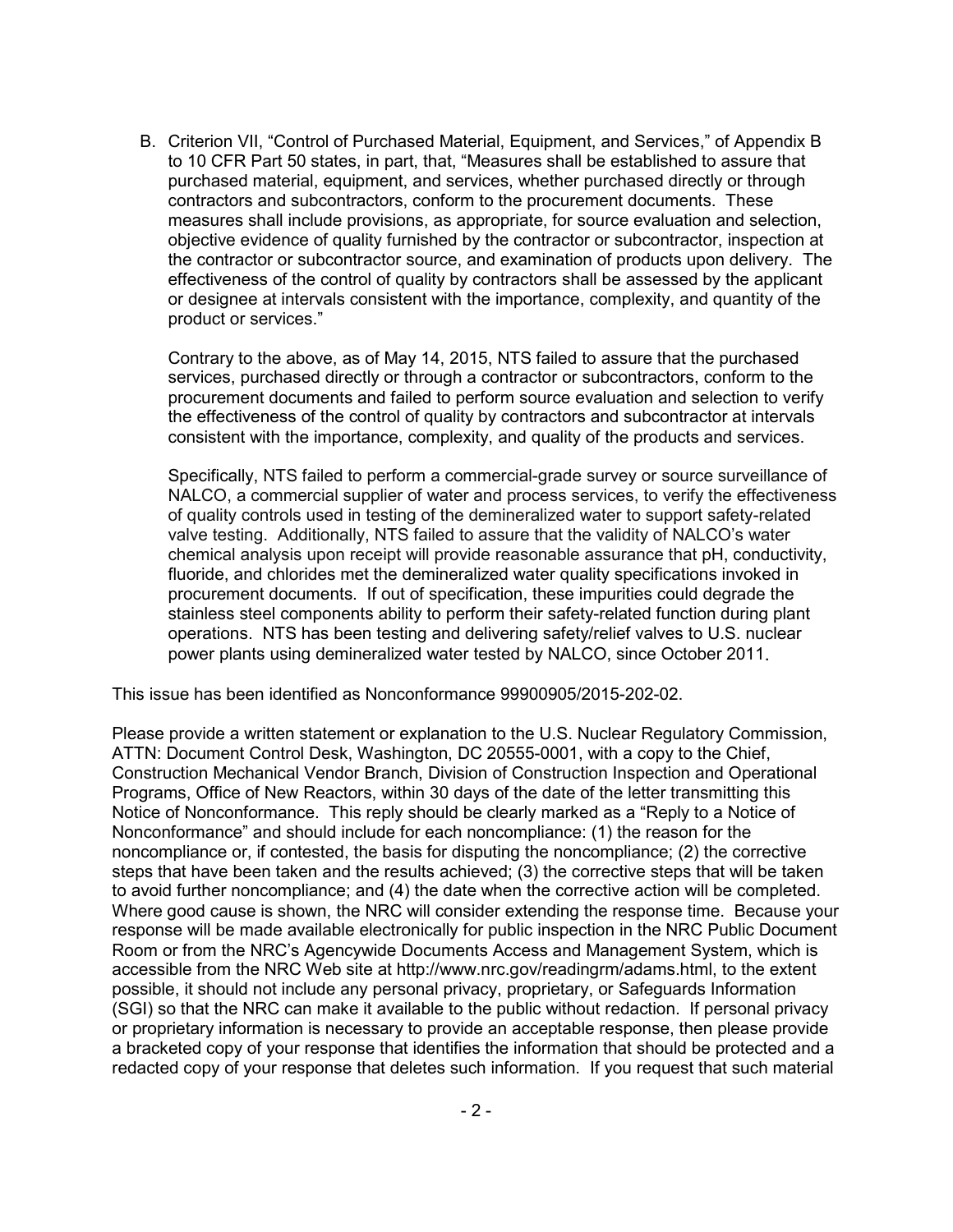be withheld, you must specifically identify the portions of your response that you seek to have withheld and provide in detail the bases for your claim of withholding (e.g., explain why the disclosure of information would create an unwarranted invasion of personal privacy or provide the information required by 10 CFR 2.390(b) to support a request for withholding confidential commercial or financial information). If SGI is necessary to provide an acceptable response, please provide the level of protection described in 10 CFR 73.21, "Protection of Safeguards Information: Performance Requirements."

Dated this 25th day of June 2015.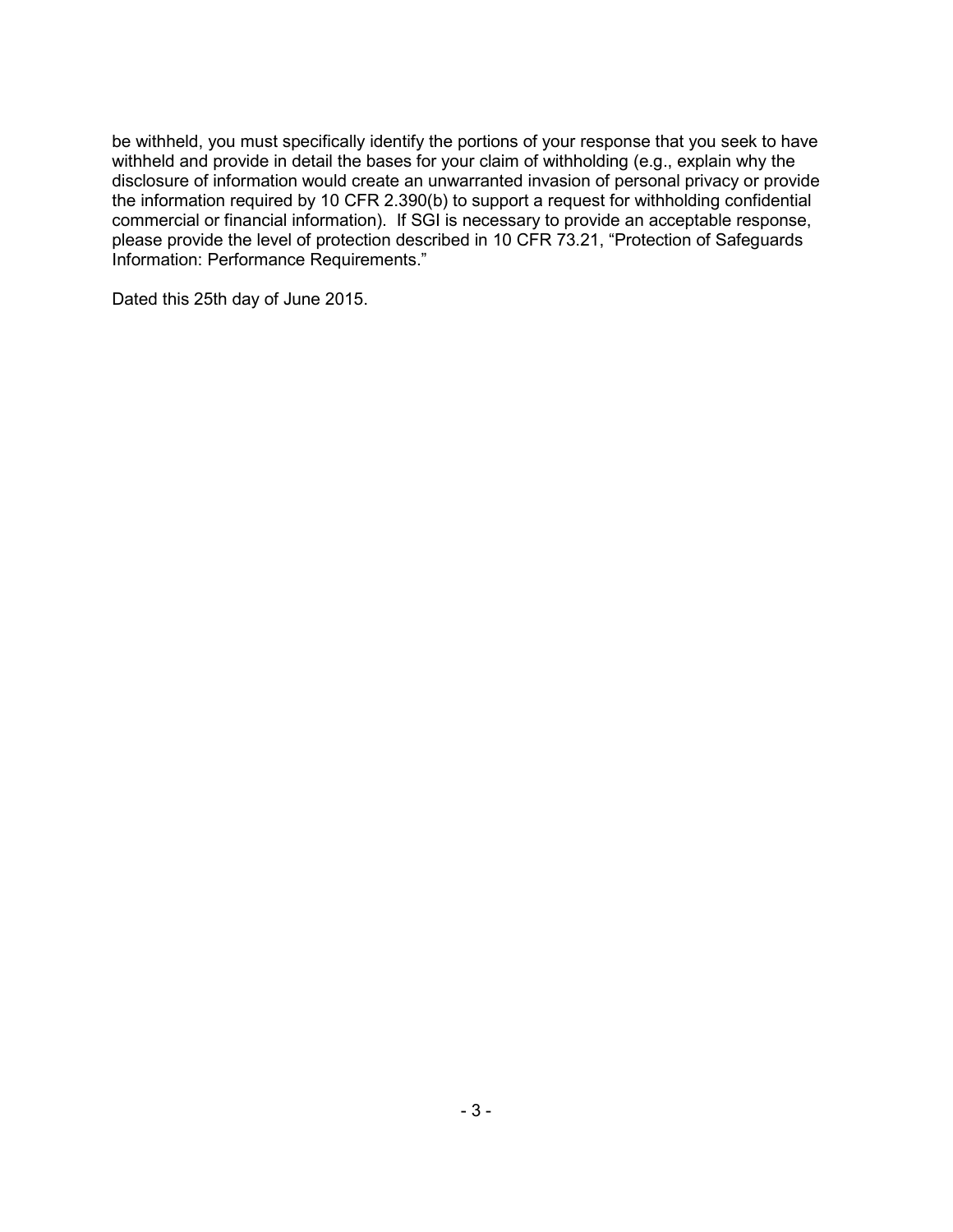#### **U.S. NUCLEAR REGULATORY COMMISSION OFFICE OF NEW REACTORS DIVISION OF CONSTRUCTION INSPECTION & OPERATIONAL PROGRAMS VENDOR INSPECTION REPORT**

| Docket No.:                       | 99900905                                                                                                                                                                                                                                                                                                                                                           |                                                                                |             |  |
|-----------------------------------|--------------------------------------------------------------------------------------------------------------------------------------------------------------------------------------------------------------------------------------------------------------------------------------------------------------------------------------------------------------------|--------------------------------------------------------------------------------|-------------|--|
| Report No.:                       | 99900905/2015-202                                                                                                                                                                                                                                                                                                                                                  |                                                                                |             |  |
| Vendor:                           | <b>National Technical Systems (NTS)</b><br>7800 Highway 20 West<br>Huntsville, Alabama 35806                                                                                                                                                                                                                                                                       |                                                                                |             |  |
| Vendor Contact:                   | Mr. Rick Davis, Quality Manager<br>416-716-4483<br>rick.davis@nts.com                                                                                                                                                                                                                                                                                              |                                                                                |             |  |
| <b>Nuclear Industry Activity:</b> | NTS performs testing services to support the seismic,<br>environmental, and functional qualification of safety-related<br>components currently being supplied as part of the Westinghouse<br>AP1000 design. NTS also performs testing services for NRC<br>licensees and vendors that supply safety-related replacement<br>components to U.S. nuclear power plants. |                                                                                |             |  |
| <b>Inspection Dates:</b>          | May 11 - 14, 2015                                                                                                                                                                                                                                                                                                                                                  |                                                                                |             |  |
| Inspectors:                       | Raju Patel<br><b>Richard McIntyre</b><br><b>Edgardo Torres</b><br><b>Tim Steadham</b><br>Thomas Scarbrough                                                                                                                                                                                                                                                         | NRO/DCIP/MVIB<br>NRO/DCIP/MVIB<br>NRO/DCIP/MVIB<br>R-II/DCI/CIB3<br>NRO/DE/MEB | Team Leader |  |
| Approved:                         | Edward H. Roach, Chief<br>Mechanical Vendor Inspection Branch<br>Division of Construction Inspection<br>and Operational Programs<br><b>Office of New Reactors</b>                                                                                                                                                                                                  |                                                                                |             |  |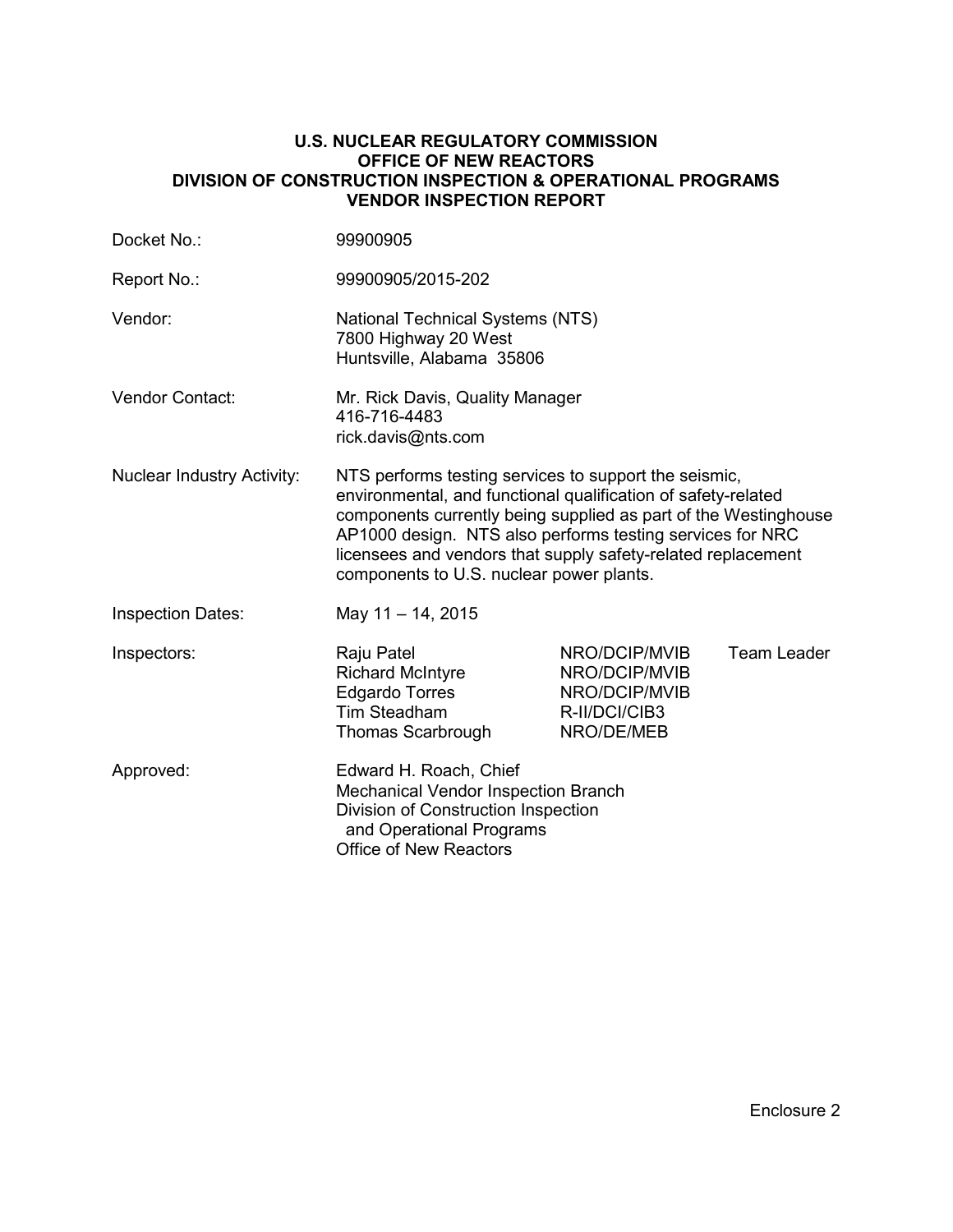## DOCUMENT MIGHT CONTAIN PROPRIETARY INFORMATION

## **EXECUTIVE SUMMARY**

#### National Technical Systems 99900905/2015-202

The U. S. Nuclear Regulatory Commission (NRC) staff conducted a limited scope inspection to verify that the National Technical Systems (NTS) facility in Huntsville, Alabama, implemented an adequate quality assurance (QA) program that complies with the requirements of Appendix B. "Quality Assurance Criteria for Nuclear Power Plants and Fuel Reprocessing Plants," to Title 10 of the *Code of Federal Regulations* (10 CFR) Part 50, "Domestic Licensing of Production and Utilization Facilities." The NRC inspection team reviewed test control, control of purchased material, equipment, and services, control of measuring and test equipment (M&E), receipt inspection, corrective action response, and training and qualification of personnel. The NRC inspection team conducted the inspection from May 11-14, 2015.

This technically-focused inspection specifically evaluated NTS's implementation of QA activities as it pertains to NTS's testing services to support the qualification testing of the 8-inch high pressure (HP) and the low pressure (LP) squib valves in the Passive Core Cooling System (PXS) of the AP1000 reactor design. This testing was conducted in accordance with the 2007 Edition of the American Society of Mechanical Engineers (ASME) Standard QME-1, "Qualification of Active Mechanical Equipment Used in Nuclear Power Plants," as accepted in NRC Regulatory Guide (RG) 1.100, Revision 3, "Seismic Qualification of Electrical and Active Mechanical Equipment and Functional Qualification of Active Mechanical Equipment for Nuclear Power Plants." In addition, the NRC inspection team evaluated the status of NTS's corrective actions described in a letter dated April 14, 2015 (Agencywide Document Access and Management System Accession No. (ADAMS) ML15113A338), in response to NRC's Notice of Nonconformance (NON) specified in Inspection Report (IR) No. 99900905/2015-201.

Specific activities observed by the NRC inspection team included:

- Setup of test configuration for the AP1000 8-inch LP squib valve
- Installation of propellant charge assembly into the AP1000 8-inch LP squib valve
- ASME QME-1 functional and flow qualification testing of the AP1000 8-inch LP squib valve
- Preliminary analysis of functional capability and flow test results of the AP1000 8-inch HP squib valve by NTS personnel
- Performance of post-test validation of the DAS software used for the QME-1 qualification test of the AP1000 8-inch LP squib valve.

In addition to observing these activities, the NRC inspection team verified that measuring and test equipment (M&TE) were properly identified, marked, calibrated, and used within its calibrated range. The NRC inspection team also conducted a walk down of NTS's test facility, and verified that the test setup for the 8-inch LP squib valve appropriately modeled the postulated accident conditions.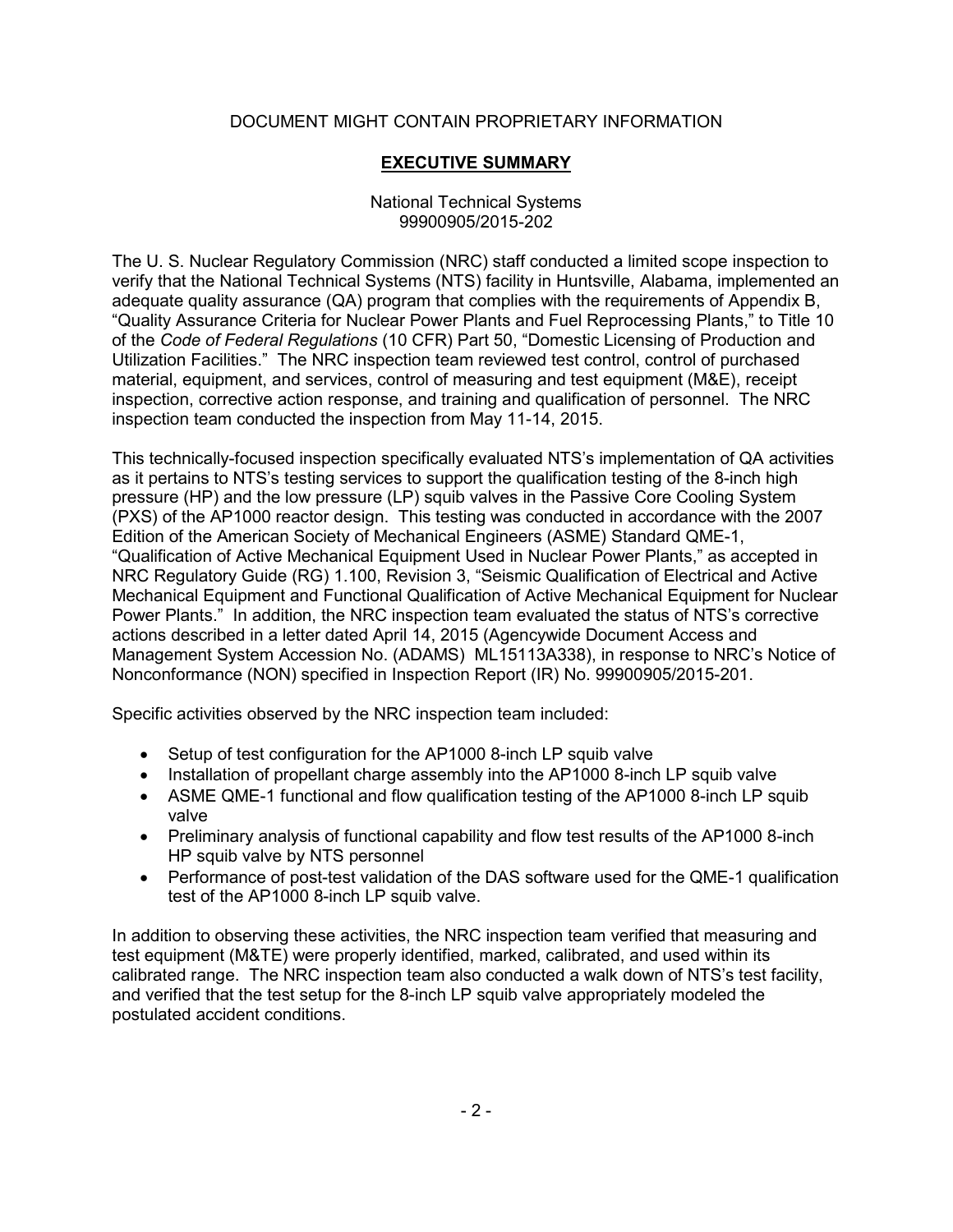The following regulations served as the bases for this NRC inspection:

• Appendix B to 10 CFR Part 50

The NRC inspection team implemented Inspection Procedure (IP) 43002, "Routine Inspections of Nuclear Vendors." IP 35034, "Design Certification Testing Inspection." and IP 65001.E "Inspection of the ITAAC-Related Qualification Program."

The results of the inspection are summarized below:

## Test Control

The NRC inspection team issued Nonconformance 99900905/2015-202-01 in association with NTS's failure to implement the regulatory requirements of Criterion XI, "Test Control," and Criterion V, "Instructions, Procedures, and Drawings," of Appendix B to 10 CFR Part 50. Nonconformance 99900905/2015-202-01 cites NTS for failing to ensure that test activities affecting quality were prescribed by documented instructions or procedures that shall include appropriate quantitative or qualitative acceptance criteria to assure that all prerequisites for the given test have been met. Specifically, NTS failed to establish a procedure in its test program for verifying that the data acquisition system (DAS) functioned as designed. NTS performed both pre-and post-test verification and validation of the DAS to verify that the DAS software was accurately calculating and reporting those temperature and pressure values that would be used to determine the qualification of the safety-related AP1000 8-inch low pressure squib valves. However, NTS activities to validate the proper function of the DAS, a testing activity affecting quality, were not performed in accordance with written procedures containing the requirements and acceptance limits of the design documents to assure that all prerequisites for the given test have been met.

### Control of Purchased Item, Equipment and Services

The NRC inspection team issued Nonconformance 99900905/2015-202-02 associated with NTS's failure to implement the regulatory requirements of Criterion VII, "Control of Purchased Material, Equipment, and Services," of Appendix B to 10 CFR Part 50. Nonconformance 99900905/2015-202-02 cites NTS for failing to assure that the purchased services, purchased directly or through a contractor or subcontractors, conform to the procurement documents and failing to perform source evaluation and selection to verify the effectiveness of the control of quality by contractors and subcontractor at intervals consistent with the importance, complexity, and quality of the products and services. Specifically, NTS failed to perform a commercial-grade survey or source surveillance of NALCO, a commercial supplier of water and process services, to verify the effectiveness of quality controls used in testing of the demineralized water to support safety-related valve testing. Additionally, NTS failed to assure that the validity of NALCO's water chemical analysis upon receipt will provide reasonable assurance that pH, conductivity, fluoride, and chlorides met the demineralized water quality specifications invoked in procurement documents. If out of specification, these impurities could degrade the stainless steel components' ability to perform their safety-related function during plant operations. NTS has been testing and delivering safety/relief valves to U.S. nuclear power plants using demineralized water tested by NALCO, since October 2011.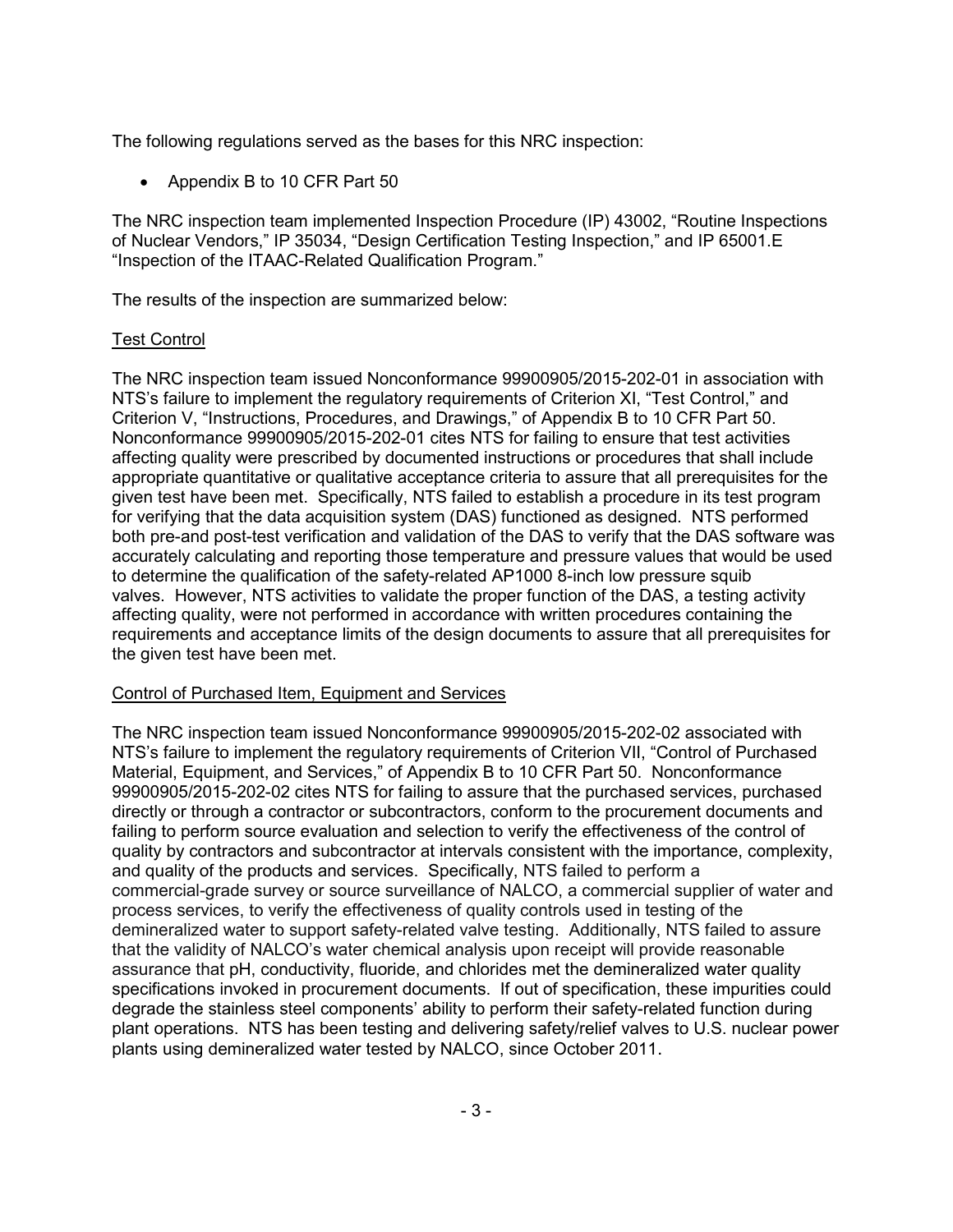#### Implementation of Corrective Actions

The Notice of Nonconformance No. 9990905/2015-201-01 will remain open until NTS completes its corrective actions. As described in its letter to the NRC dated April 14, 2015, NTS has committed to complete the proposed corrective actions by June 30, 2015. No findings of significance were identified.

#### Other Inspection Areas

The NRC inspection team determined that NTS is implementing its programs for personnel training and qualification, receipt inspection, and control of M&TE in accordance with the applicable regulatory requirements of Appendix B to 10 CFR Part 50. Based on the limited sample of documents reviewed and activities observed, the NRC inspection team also determined that NTS is implementing its policies and procedures associated with these programs. No findings of significance were identified.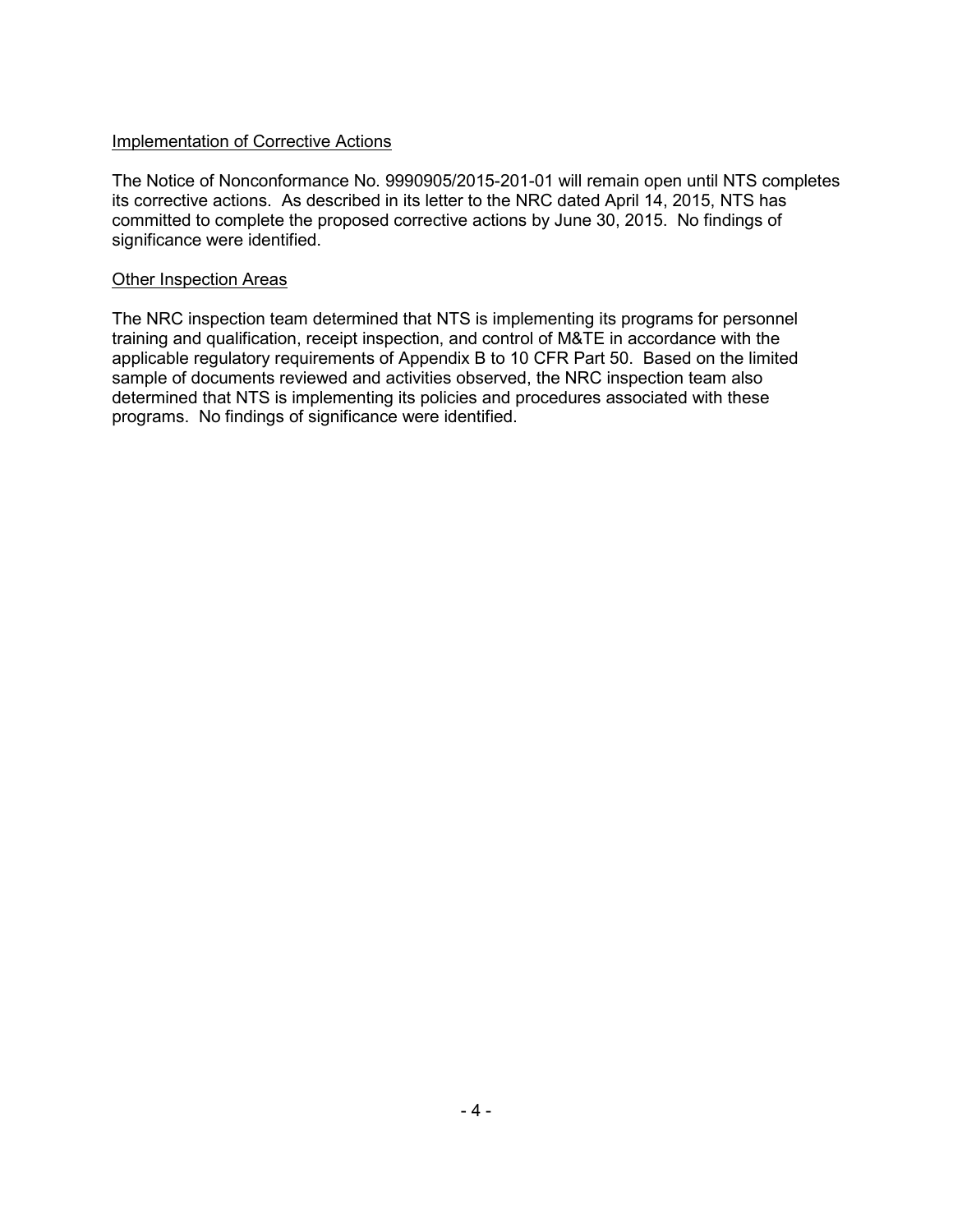## **REPORT DETAILS**

### 1. Test Control

#### a. Inspection Scope

The U.S. Nuclear Regulatory Commission (NRC) inspection team reviewed National Technical Systems (NTS) policies and procedures governing the implementation of the test control program to verify compliance with Criterion XI, "Test Control," of Appendix B, "*Quality Assurance Criteria for Nuclear Power Plants and Fuel Reprocessing Plants,"* to Title 10 of the *Code of Federal Regulations (10 CFR)* Part 50*, "Domestic Licensing of Production and Utilization Facilities."* The NRC previously conducted inspections at NTS in December 2013, December 2014, and February 2015, to observe component testing. The NRC inspection team reviewed qualification plans, test procedures, test setup, test data, and test reports to ensure that applicable NRC regulations; inspections, tests, analyses, and acceptance criteria (ITAAC); and Westinghouse Electric Corporation (WEC) requirements and documents were being adequately addressed for qualification testing of the AP1000 high pressure (HP) and low pressure (LP) 8-inch squib valves. The NRC inspection team reviewed preliminary test data for the 8-inch HP and LP squib valve tests, receipt inspection documentation, calibration records for the instrumentation used during the testing, and observed the 8-inch LP squib valve functional and flow qualification testing to the 2007 Edition of the American Society of Mechanical Engineers (ASME) Standard QME-1, "Qualification of Active Mechanical Equipment Used in Nuclear Power Plants." In addition, the NRC inspection team reviewed the NTS data acquisition system (DAS) to verify that test data was accurately captured, stored, and translated into test results that could be analyzed. The NRC inspection team discussed the test control program with NTS's management and technical staff. The attachment to this inspection report lists the documents reviewed by the NRC inspection team.

Specific 8-inch squib valve testing activities observed or evaluated by the NRC inspection team for compliance with Criterion XI of Appendix B to 10 CFR Part 50 are addressed below:

### (1) 8-inch LP Squib Valve Qualification Testing

#### Qualification Plan and Test Procedure

The NRC inspection team reviewed NTS's WLTP56415, "Qualification Plan for QME-1-2007 Qualification of 8-inch & 14-inch Squib Valve for Westinghouse Electric," Revision C, dated February 27, 2015, and NTS's test procedure WTP57622-01, "QME-1 Testing of an 8-inch HP and 8-inch LP Squib Valve," Revision B, dated February 26, 2015, for consistency with the requirements specified in WEC APP-PV70-VPH-001, "AP1000 Squib Valve Equipment Qualification Test Plan," Revision 4, dated February 11, 2015," and the ASME Standard QME-1-2007 as accepted in the NRC Regulatory Guide (RG) 1.100, Revision 3, "Seismic Qualification of Electrical and Active Mechanical Equipment and Functional Qualification of Active Mechanical Equipment for Nuclear Power Plants." Further, the NRC inspection team reviewed WEC specification APP-PV70-VPH-001, and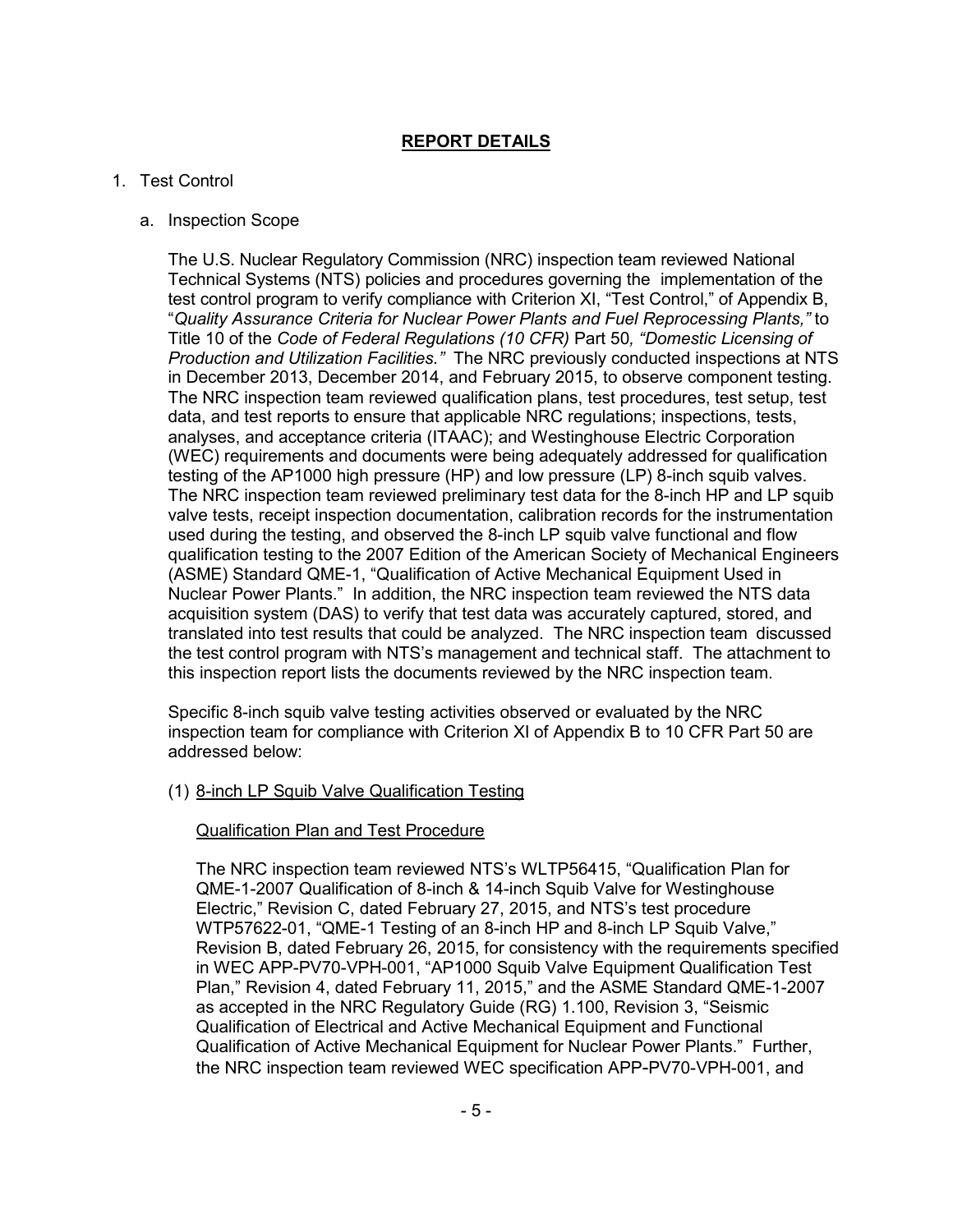found that the qualification program includes testing of squib valves consistent with ASME QME-1-2007 as accepted in RG 1.100. The NRC inspection team reviewed the QME-1 functional and flow qualification testing of the 8-inch squib valve, as described in WEC Purchase Order (PO) Number (No.) 4500312838 (through Change Notice 17), dated February 23, 2015. The NRC inspection team compared the test acceptance criteria for the 8-inch LP and HP squib valves (including the two HP applications) in NTS documentations to the test acceptance criteria in the WEC specifications and determined that the acceptance criteria for the QME-1 tests were reasonable for demonstrating the safety functions of the applications of the 8-inch squib valves.

#### Test Configuration

The NRC inspection team performed walk-downs of the test setup (including the test control room) for actuation and flow testing of the 8-inch LP squib valve to verify that: (1) the test configuration was consistent with the test plans and procedures; (2) NTS was performing test activities consistent with those written instructions; and (3) NTS personnel were knowledgeable of the test requirements. The NRC inspection team observed that there was adequate straight pipe upstream and downstream of both the flow meter and the squib valve to obtain accurate results. Further, the NRC inspection team reviewed the NTS Squib Valve Flow Test schematic drawing which identified the instrumentation used to detect system temperature, pressure and differential pressure at the squib valve inlet and outlet and verified their location on the actual test loop. During observation of the 8-inch LP squib valve flow tests, the NRC inspection team verified that the test control panel accurately reflected the instrumentation identifications for the test loop. The NRC inspection team determined that the test setup, procedures, and knowledgeable personnel provided a reasonable method to demonstrate the capability of the 8-inch LP squib valve to open and perform its safety function.

### 8-inch LP Squib Valve Cartridge Loading

The NRC inspection team confirmed that the propellant cartridge used by NTS in the AP1000 8-inch LP squib valve was of proper identification and contained an 80 percent charge based on review of a photograph of the cartridge loaded into the squib valve, and the certification of cartridge loading received from the manufacturer. The inspection team also observed the installation of the propellant cartridge in the 8-inch LP squib valve.

### 8-inch Functional Pre-test Activities

The NRC inspection team observed pre-test activities and reviewed associated records to verify that the displayed calibrated unit parameters for pressure and temperature were within required tolerances displayed on the DAS. The NRC inspection team observed NTS personnel performing signal integrity verification activities, including input/output continuity checks on test instruments on the test fixture.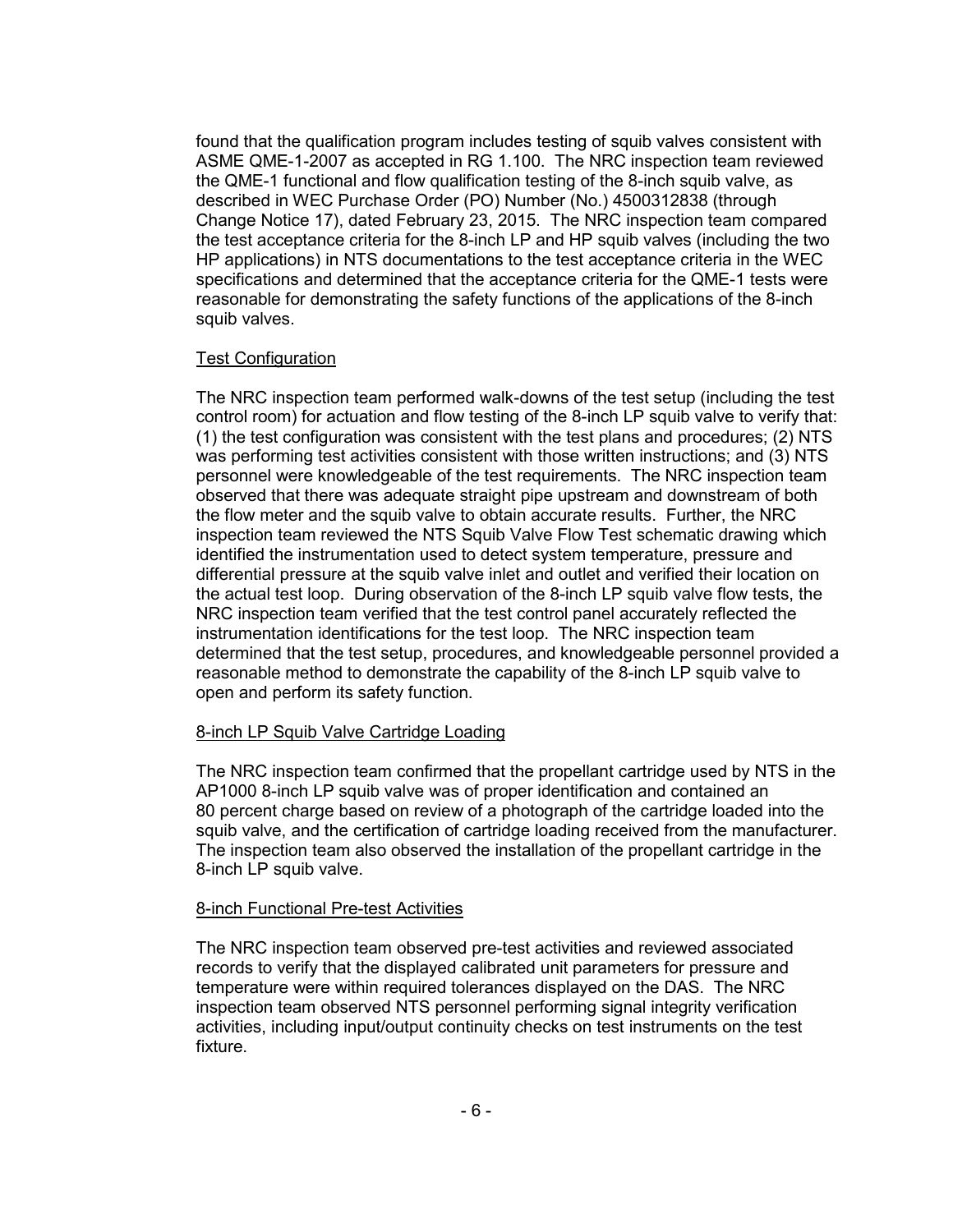### 8-inch LP Squib Valve Opening Test

The NRC inspection team observed the performance of the opening test of the 8-inch LP squib valve. The NRC inspection team determined that the test personnel performed the opening test in an acceptable manner in accordance with the test procedure. Preliminary test results indicated that the valve opened upon initiation of the actuation signal in an acceptable time period, and satisfied the acceptance criteria for the initiation signal, inlet and outlet pressure, temperature, and differential pressure. Final results will need to be analyzed independently by WEC under its QA program to verify that the acceptance criteria were satisfied.

#### 8-inch LP Squib Valve Flow Test

The NRC inspection team observed a series of flow tests of the AP1000 8-inch LP squib valve in support of its functional qualification using the ASME QME-1 standard to satisfy ITAAC 2.2.3.12a.i. The NRC inspection team observed that the flow test was conducted by NTS test personnel in an acceptable manner in accordance with the approved test procedure, and using calibrated equipment that was traceable to known standards and within their calibration frequency and range of use.

Preliminary results of several flow tests for the squib valve satisfied the acceptance criteria for inlet pressure, temperature, differential pressure, and flow rate while maintaining fluid temperature within the saturation limits as specified in NTS test procedure WTP57622-01 consistent with the WEC qualification test plan APP-PV70-VPH-001. Based on the preliminary test results and observations, the NRC inspection team determined the 8-inch LP squib valve flow testing was successful. Final results will need to be analyzed independently by WEC under its QA program to verify that the acceptance criteria were satisfied.

### (2) 8-inch HP Squib Valve Qualification Testing

The NRC inspection team reviewed the preliminary test data for the ASME QME-1 functional and flow qualification testing of the 8-inch HP squib valve performed during the week of April 16, 2015. In particular, the NRC inspection team performed visual inspection of the internals of the 8-inch HP squib valve to the extent feasible without valve disassembly. The NRC inspection team found that the ends of the shear cap had been removed with minimal deformation to allow an apparent full flow area. In addition, the NRC inspection team did not identify any internal damage in the valve flow area. The NRC inspection team confirmed that the propellant cartridge used was specified as an 80 percent charge based on review of a photograph of the cartridge loaded into the squib valve and the certification of cartridge loading received from the manufacturer. The NRC inspection team performed measurements of the test assembly piping for the squib valve flow test to verify that the distances between the instrumentation taps were consistent with the test diagrams.

The NRC inspection team reviewed the preliminary test results being evaluated by NTS for the squib valve opening test. The NRC inspection team noted that the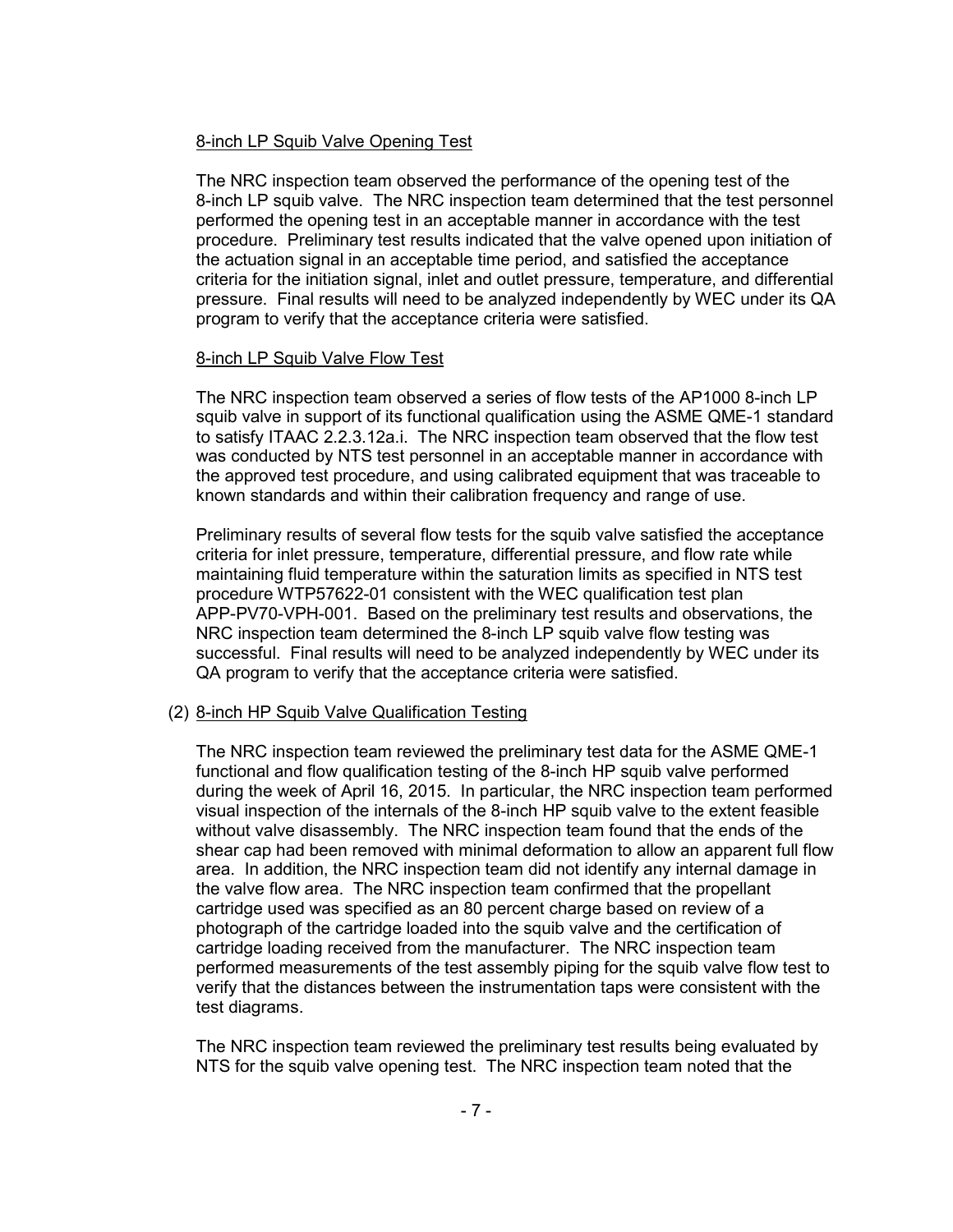temperature and differential pressure readings were slightly outside the acceptance criteria range. NTS had documented these test discrepancies in two notices of anomalies and submitted the anomalies to WEC for review and approval. The NRC inspection team reviewed the two notices of anomalies and confirmed that they were reviewed and approved based on review of WEC Procurement Advisory Releases (PARs). The NRC inspection team did not identify any concerns with the resolution of these anomalies.

Further, the NRC inspection team reviewed the preliminary test results of a series of flow tests of the 8-inch HP squib valve for its two applications in the AP1000 reactor. The NRC inspection team found that the preliminary test results indicated that the acceptance criteria for pressure, temperature, and differential pressure for the flow tests of the two applications of the 8-inch HP squib valve were satisfied. Final results will need to be analyzed independently by WEC under its QA program to verify that the acceptance criteria were satisfied.

#### (3) 8-inch LP Squib Valve Submergence Testing

The NRC inspection team evaluated the results of the recently completed submergence testing of the 8-inch LP squib valve to satisfy QME-1 qualification for its application in the AP1000 reactor. The NRC inspection team reviewed the preliminary results of a series of submergence tests of the 8-inch LP squib valve. The NRC inspection team found that the initial tests revealed significant leakage into the valve body. The NRC inspection team reviewed the modifications and adjustments made to the squib valve (such as thermal shields and sealing upgrades) in response to the initial submergence test results. Based on its review, the NRC inspection team found that the preliminary results of the submergence test following the most recent valve improvements indicated that the valve successfully passed the final submergence test. Further, the NRC inspection team reviewed the anomalies identified by NTS during the setup and performance for the 8-inch LP squib valve submergence tests. The test anomalies were being evaluated by WEC at the time of this inspection. The NRC inspection team did not identify concerns with the test anomalies. Final results will need to be analyzed independently by WEC under its QA program to verify that the acceptance criteria were satisfied.

### b. Observations and Findings

During review of WEC specification APP-PXS-M3C-066, "Squib Valve Functional Requirements for PXS IRWST Injection and Containment Squib Valves, PXS-PL-V123B, V125B, and V120A," Revision 3, dated May 17, 2012, the NRC inspection team found that it included an opening requirement for the 8-inch HP squib valve based on a probabilistic risk assessment (PRA) analysis that exceeded the opening test criteria. The NRC inspection team discussed this issue with WEC personnel, who indicated that this opening requirement had been re-evaluated to a lower value, and initiated WEC Discrete Issue No. 100299865 on May 13, 2015, to correct the specification. The NRC inspection team also identified typographical errors in WEC specification APP-PXS-M3C-040, "Squib Valve Functional Requirements for PXS Containment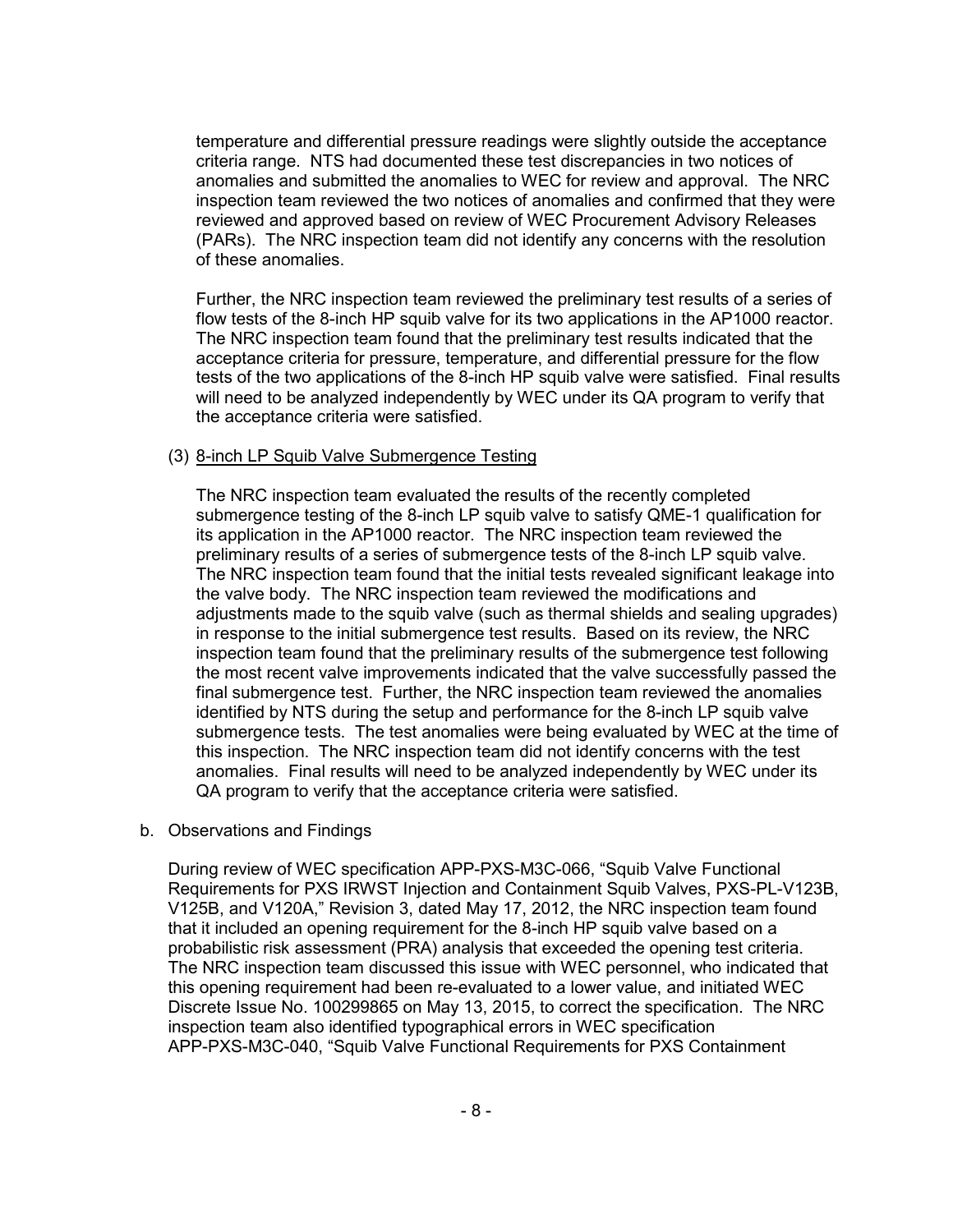Recirculation Isolation Squib Valves, PXS -PL-V118A/B," Revision 3, dated May 17, 2012, with WEC personnel initiating WEC Discrete Issue No. 100299703 on May 12, 2015, to correct those errors.

The NRC inspection team reviewed the NTS DAS to verify that the test data was accurately captured, stored, and translated into test results that could be analyzed. The NRC inspection team reviewed NTS's method to verify and validate the DAS software to verify that the system was reporting accurate data points from each instrument channel. The NRC inspection team reviewed portions of NTS's instrument spanning that they relied on to verify and validate the proper functionality of the DAS for each time use. The NRC inspection team witnessed the post-test temperature and pressure instrumentation data spanning performed in the test control room to verify and validate the proper function of the DAS software and document the results on the temperature and pressure spanning data sheet that were included in WLTP57622-01 procedure. The NRC inspection team noted that this safety-related activity was not being performed using a documented and approved NTS instruction or procedure.

NTS has performed both pre-and post-test verification and validation of the DAS, to verify that the DAS software was accurately calculating and reporting those temperature and pressure values that would be used to determine the qualification of the safety related AP1000 8-inch low pressure squib valve. However, NTS activities to validate the proper function of the DAS software, a testing activity affecting quality, were not performed in accordance with written procedures, containing the requirements and acceptance limits to the design documents to assure that all prerequisites for the given test have been met. The NRC inspection team identified this issue as Nonconformance 99900905/2015-202-01. NTS initiated a corrective and preventive action report (CPAR) No. 15-019 to address this issue.

#### c. Conclusions

The NRC inspection team issued Nonconformance 99900905/2015-202-01 associated with NTS's failure to implement the regulatory requirements of Criterion XI, "Test Control," and Criterion V, "Instructions, Procedures, and Drawings," of Appendix B to 10 CFR Part 50. Nonconformance 99900905/2015-202-01 cites NTS failed to ensure that test activities affecting quality were prescribed by documented instructions or procedures that shall include appropriate quantitative or qualitative acceptance criteria to assure that all prerequisites for the given test have been met. Specifically, NTS failed to establish a procedure in its test program for verifying the data acquisition system (DAS) functioned as designed. NTS performed both pre-and post-test verification and validation of the DAS to verify that the DAS software was accurately calculating and reporting those temperature and pressure values that would be used to determine the qualification of the safety-related AP1000 8-inch low pressure squib valves. However, NTS activities to validate the proper function of the DAS, a testing activity affecting quality, were not performed in accordance with written procedures containing the requirements and acceptance limits of the design documents to assure that all prerequisites for the given test have been met.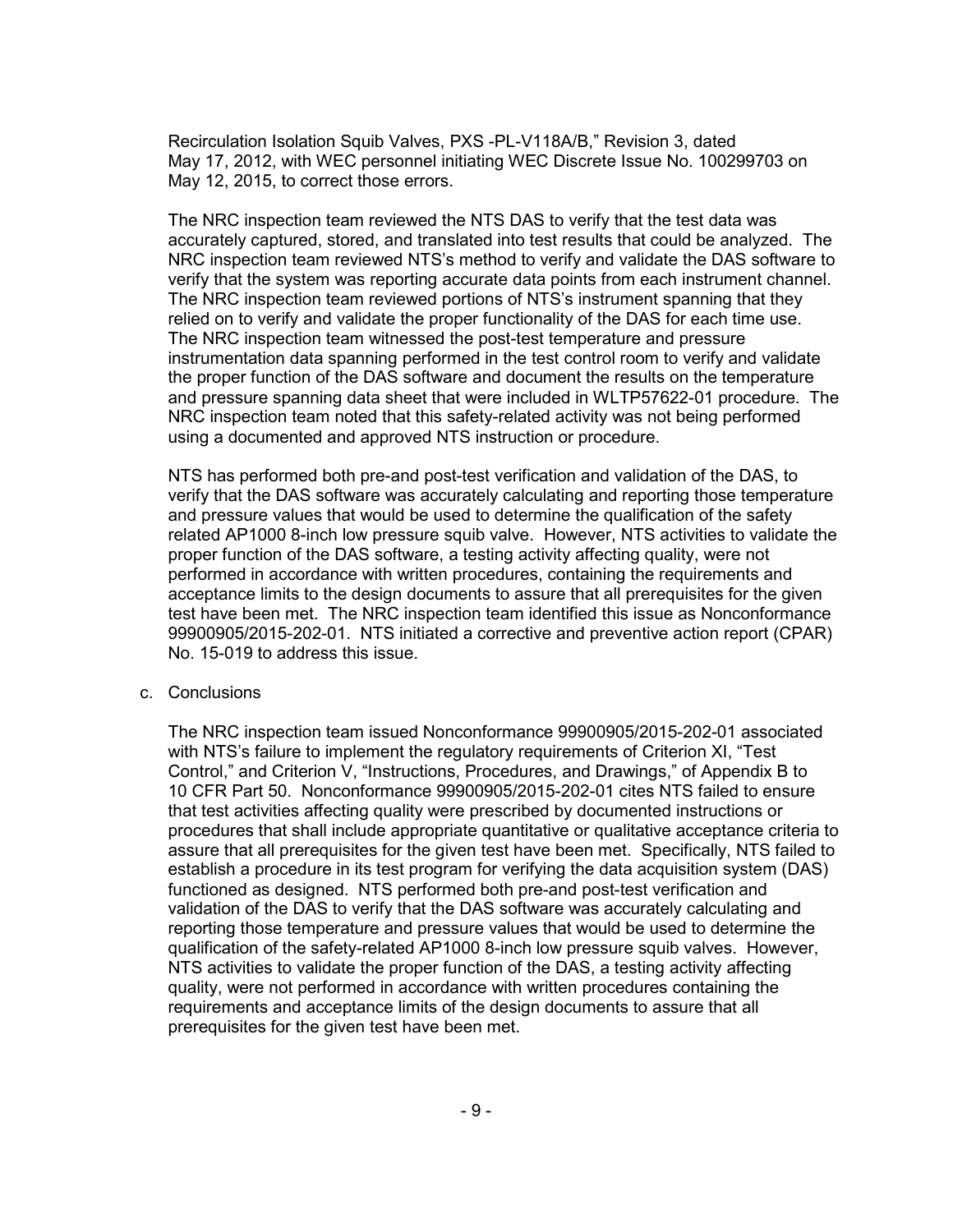### 2. Control of Purchased Material, Equipment, and Services

#### a. Inspection Scope

The NRC inspection team reviewed NTS's policies and procedures that govern the implementation of its oversight activities to verify compliance with the requirements of Criterion VII, "Control of Purchased Material, Equipment, and Services," of Appendix B to 10 CFR Part 50. The NRC inspection team reviewed NTS's processes and management of its approved suppliers list (ASL). The NRC inspection team reviewed receipt inspection reports of customer supplied safety-related components, including the 8-inch LP squib valve, lock wires, flange nuts, low pressure seal assembly and low pressure connectors. The NRC inspection team discussed the oversight of contracted activities with NTS's management and technical staff. The attachment to this inspection report lists the documents reviewed by the NRC inspection team.

#### b. Observation and Findings

During review and verification of the qualification testing of the 8-inch LP squib valve, the NRC inspection team noted that NTS test procedure WLTPR57622-01 and qualification plan WLTPL56415 specify the use of demineralized water. Upon request, the NTS project manager provided the NRC inspection team with a copy of the demineralized water analysis report dated April 9, 2015, from NALCO, a commercial supplier. The NRC inspection reviewed this report and noted that NTS had not reviewed NALCO's water analysis report to assure the validity of the water chemical analysis. NTS did not determine if the analysis would provide reasonable assurance that pH, conductivity fluorides, and chlorides met the demineralized water specification for safety-related applications. If out of specification, these impurities could degrade the ability of stainless steel components to perform their safety-function during plant operations. The NRC inspection team interviewed the NTS project manager and QA Manager regarding NTS's process of selecting and evaluating NALCO as an approved supplier for testing services of demineralized water. The NRC inspection team also asked how NTS ensured that NALCO's water chemical analysis results met NTS's procurement specification. The NTS QA Manager informed the NRC inspection team that NALCO was not on NTS's ASL.

Upon further investigation, NTS identified that a previous NTS purchasing manager had switched suppliers without informing the NTS Engineering and QA Managers and that NTS has been using NALCO for testing of demineralized water since October 2011. After discussions with NTS management and the review of NALCO's water analysis report, the NRC inspection team determined that NTS has been using NALCO, a commercial supplier, for demineralized water testing service without performing a commercial-grade survey or source surveillance. In addition, the NRC inspection team discussed this issue with WEC regarding whether they had concerns for not using qualified demineralized water per WEC specification. WEC informed the NRC inspection team that they were not concerned with NTS not using qualified demineralized water for squib valve, because the 8-inch squib valves are prototypes and will not be used in a nuclear power plant. However, the NRC inspection team was concerned because NTS has been testing and delivering safety-related valves in its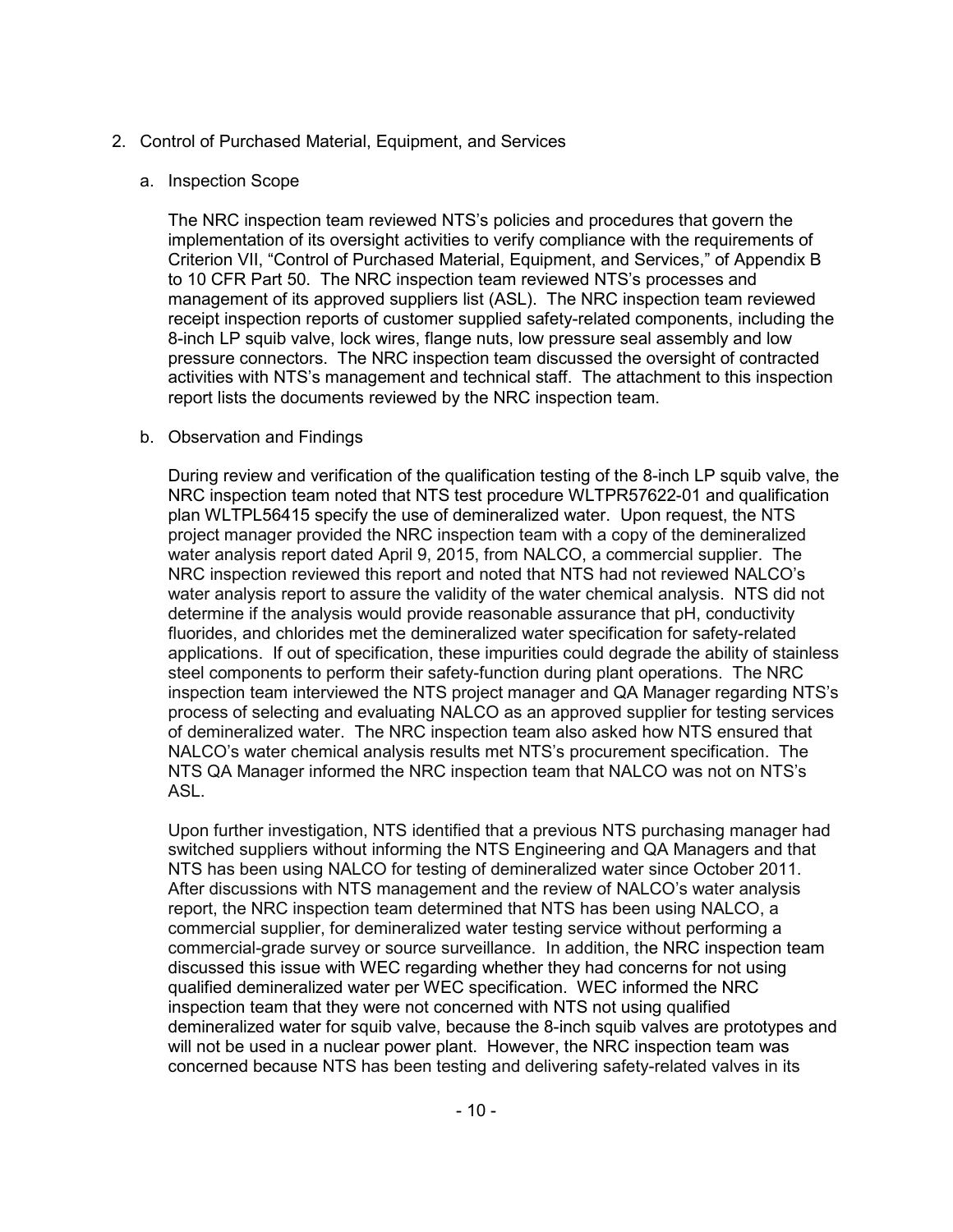safety/relief valve (SRV) facility to the U.S. nuclear power plants using demineralized water tested by NALCO since October 2011. This issue has been identified as Nonconformance 99900905/2015-202-02. NTS initiated a CPAR No. 15-018 to address this issue.

#### c. Conclusion

The NRC inspection team issued Nonconformance 99900905/2015-202-02 associated with NTS's failure to implement the regulatory requirements of Criterion VII of Appendix B to 10 CFR Part 50. Nonconformance 99900905/2015-202-02 cites NTS for failing to ensure that the purchased services, purchased directly or through a contractor or subcontractors, conform to the procurement documents and failing to perform source evaluation and selection to verify the effectiveness of the control of quality by contractors and subcontractor at intervals consistent with the importance, complexity, and quality of the products and services.

Specifically, NTS failed to perform a commercial-grade survey or source surveillance of NALCO, to verify the effectiveness of quality controls used in testing of the demineralized water to support safety-related valve testing. Additionally, NTS failed to assure the validity of NALCO's water chemical analysis upon receipt, and failed to determine if the analyses will provide reasonable assurance that pH, conductivity, fluoride, and chlorides met the demineralized water quality specifications invoked in procurement documents. If out of specification, these impurities could degrade the stainless steel components ability to perform their safety-related function during plant operations. NTS has been testing and delivering safety/relief valves to U.S. nuclear power plants using demineralized water tested by NALCO, since October 2011.

- 3. Control of Measuring and Test Equipment
	- a. Inspection Scope

The NRC inspection team reviewed policies and procedures associated with the control of the equipment being utilized by NTS to perform the functional testing of the squib valves to verify compliance with the requirements of Criterion XII, "Control of Measuring and Test Equipment," of Appendix B to 10 CFR Part 50. The NRC inspection reviewed calibration records for a sample of eight M&TE used during the functional qualification testing to verify that the equipment was being properly calibrated and controlled, and also discussed the M&TE program with NTS's management and technical staff. The specific instruments sampled were associated with the QME-1 functional testing of the 8 inch low pressure squib valve, including temperature thermocouples, pressure transducers, and a deadweight tester. The NRC inspection team reviewed the NTS Instrumentation Equipment Sheet for the 8-inch LP functional test and confirmed that all equipment was identified, recorded, and verified to be within the calibration frequency and the calibration range. The NRC inspection team confirmed that all test instrumentation was appropriate for the test use and was capable of conducting measurements to the precision required in the test plan.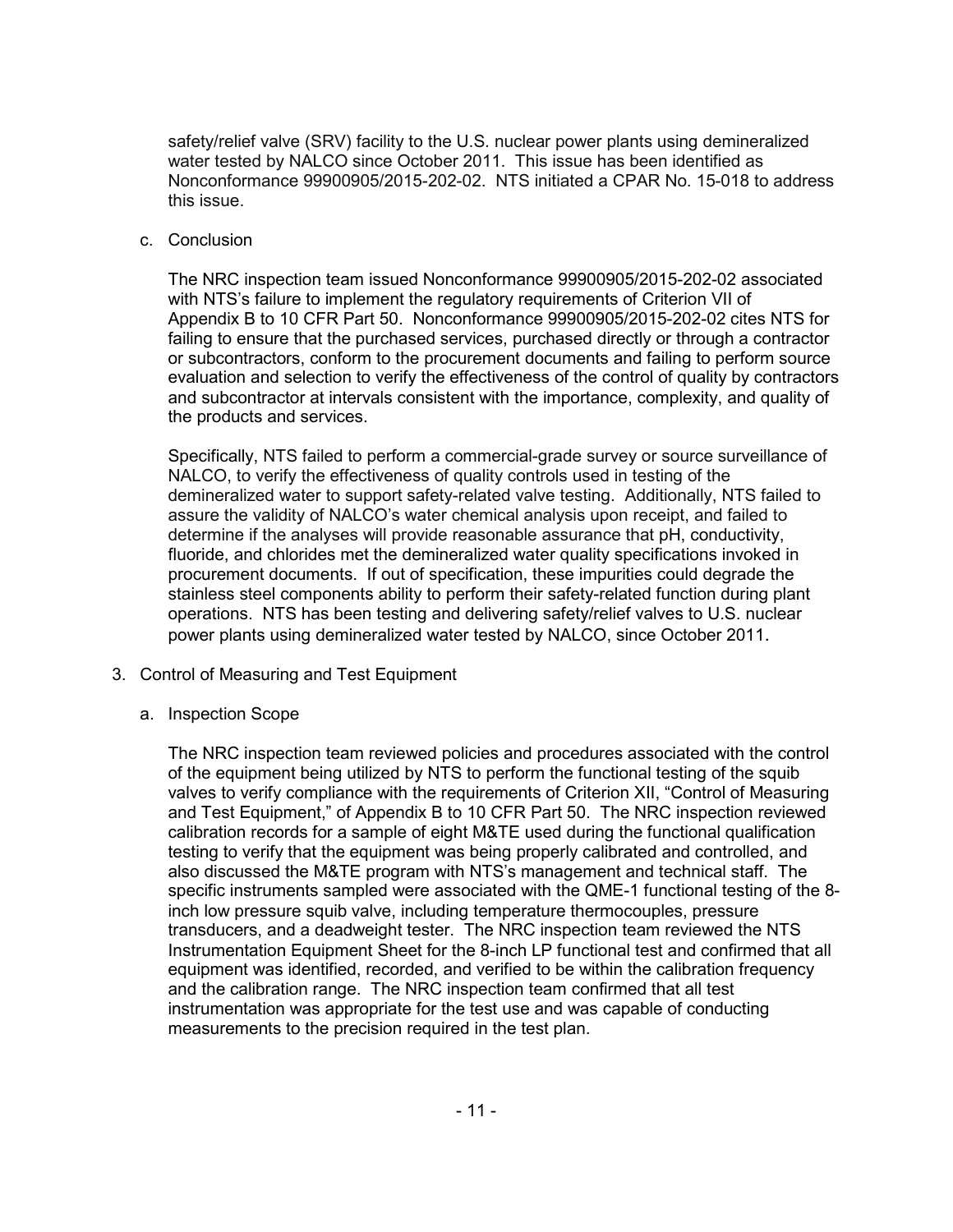### b. Observations and Findings

No findings of significance were identified.

c. Conclusions

The NRC inspection team concluded that NTS is implementing its M&TE program in accordance with the regulatory requirements of Criterion XII of Appendix B to 10 CFR Part 50. Based on the limited sample of documents reviewed, the NRC inspection team also determined that NTS is implementing its policies and procedures associated with the M&TE program. No findings of significance were identified.

## 4. Corrective Action

a. Inspection Scope

The NRC inspection team reviewed NTS's policies and implementing procedures that govern the corrective action program to verify compliance with the regulatory requirements of Criterion XVI, "Corrective Actions," of Appendix B to 10 CFR Part 50. Specifically, the NRC inspection team reviewed the status of the corrective actions implemented in response to the findings from the previous NRC inspection at the NTS facility. The NRC inspection team discussed the corrective action program with NTS's management and technical staff. The attachment to this inspection report lists the documents reviewed by the NRC inspection team.

b. Observations and Findings

## Corrective Action associated with Nonconformance 99900905/2015-201-01

The NRC inspectors reviewed the documentation that provided objective evidence for the completion of the corrective action taken for Nonconformance 99900905/2015-201- 01 and interviewed the responsible NTS personnel. The NRC inspection team discussed the status of the NTS response to the Nonconformance. NTS indicated that as part of its corrective action, a survey of the commercial vendor had been recently completed with no observation or findings, and that the survey report was in the process of being written. Further, NTS indicated that it is in the process of updating their Third-Party Qualification (TPQ) dedication program and implementation through training of personnel involved in the TPQ dedication process. NTS plans to complete the corrective action by June 30, 2015, as reported in its letter dated April 14, 2015. Based on the review of the corrective actions and interviews with NTS, the NRC inspection team determined that Nonconformance 99900905/2015-201-01 will remain open.

c. Conclusion

The NRC inspection team concluded that NTS is implementing its corrective action program in accordance with the regulatory requirements of Criterion XVI of Appendix B to 10 CFR Part 50. Based on the limited sample of documents reviewed, the NRC inspection team also determined that NTS is implementing its policies and procedures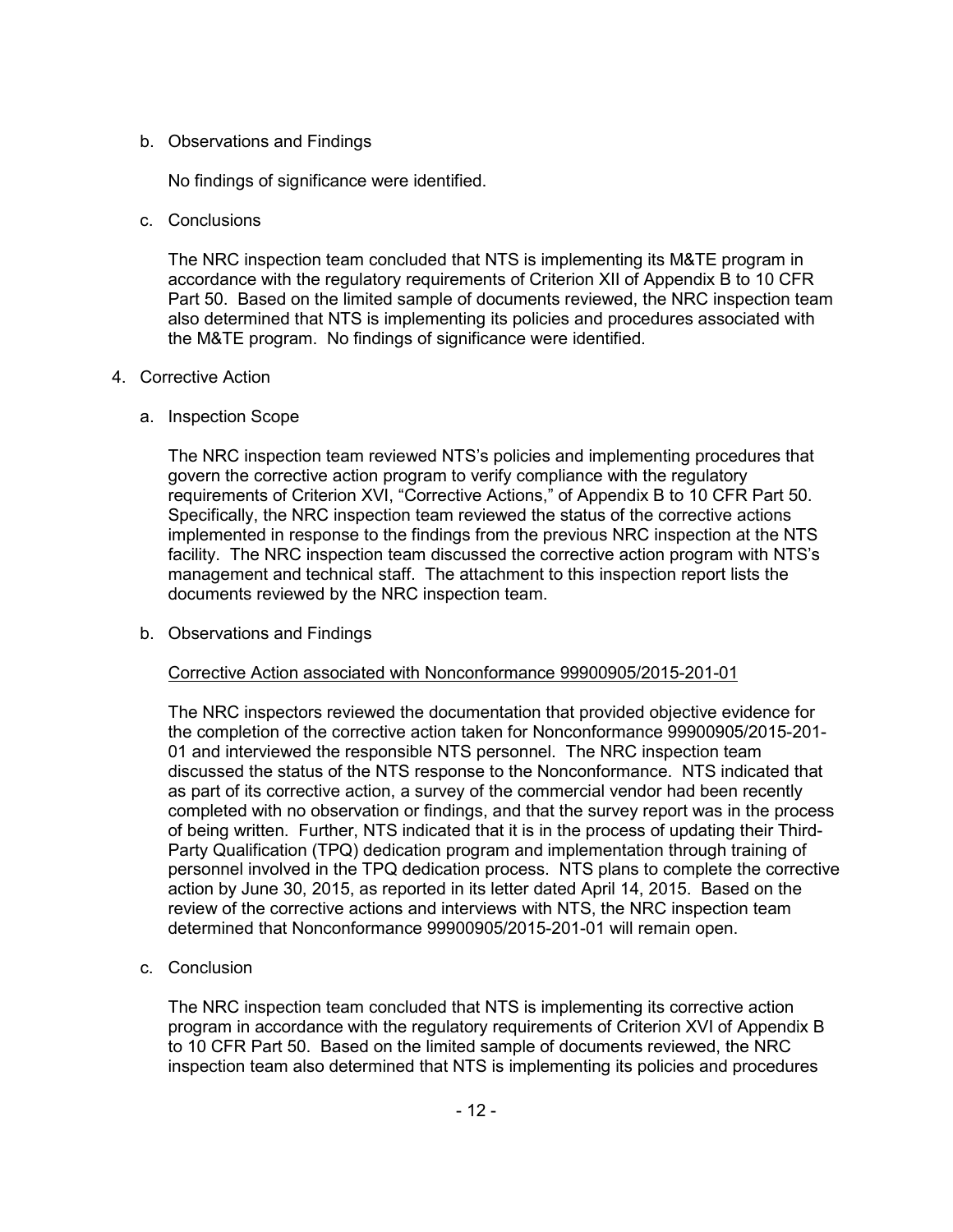associated with the CAR program. No findings of significance were identified. Nonconformance 99900905/2015-201-01 will remain open until NTS completes its corrective actions in response to the nonconformance.

- 5. Personnel Training and Qualification
	- a. Inspection Scope

The NRC inspection team reviewed NTS's policies and implementing procedures that govern the training and qualification program to verify compliance with the requirements of Criterion II, "Quality Assurance Program," of Appendix B to 10 CFR Part 50. The NRC inspection team reviewed qualification records for calibration technicians, test technicians, lead auditor and test engineers involved in the functional qualification testing of squib valves as well as implementing its corrective action to address NRC's Nonconformance 99900905/2015-201-01, to ensure that proficiency is achieved and maintained. The NRC inspection team verified that all personnel performing activities affecting quality had completed the required training and met all the specified requirements in accordance with NTS policies and implementing procedures and that their records were current. The NRC inspection team discussed the training and qualification program with NTS's management and staff. The attachment to this inspection report lists the documents reviewed by the NRC inspection team.

b. Observations and Findings

No findings of significance were identified.

c. Conclusions

The NRC inspection team determined that NTS is implementing its indoctrination and training program in accordance with the regulatory requirements of Criterion II, of Appendix B to 10 CFR Part 50. Based on the limited sample of documents reviewed, the NRC inspection team also determined that NTS is effectively implementing its policies and procedures associated with the indoctrination/training program. No findings of significance were identified.

6. Entrance and Exit Meetings

On May 11, 2015, the NRC inspection team discussed the scope of the inspection with Mr. Tom Brewington, Sr. Director North East & Technology, and other members of NTS's management. On May 14, 2015, the NRC inspection team presented the inspection results and observations during an exit meeting with Mr. Brewington, and other NTS management. The attachment to this report lists the attendees of the entrance and exit meetings, as well as those individuals whom the NRC inspection team interviewed.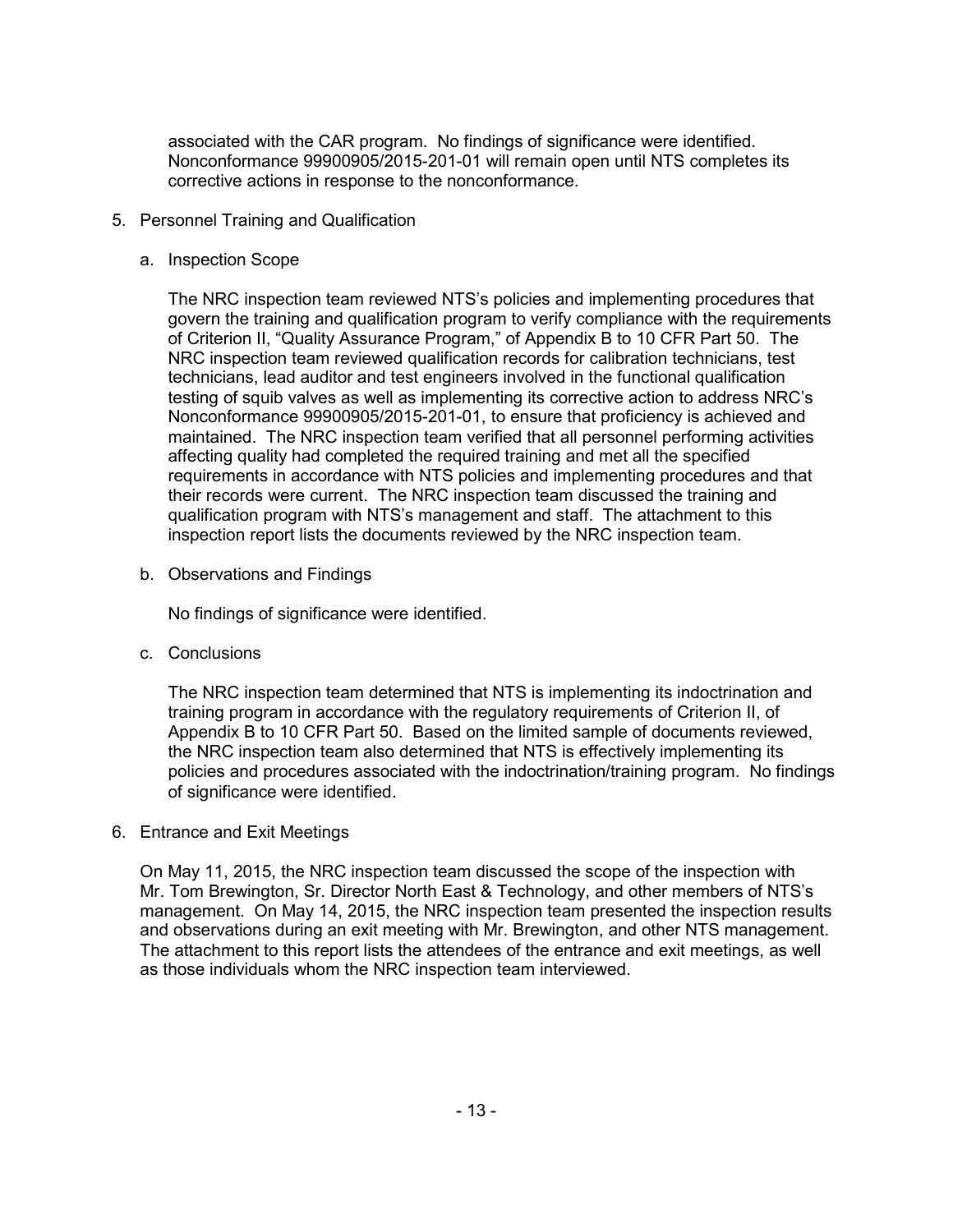# DOCUMENT MIGHT CONTAIN PROPRIETARY INFORMATION

## **ATTACHMENT**

# 1. Entrance/Exit Meeting Attendees and Individuals Interviewed

| <b>Name</b>                  | <b>Title</b>                                                   | <b>Affiliation</b>                                      | <b>Entrance</b> | <b>Exit</b> | Interviewed  |
|------------------------------|----------------------------------------------------------------|---------------------------------------------------------|-----------------|-------------|--------------|
| Raju Patel                   | <b>Reactor Operations</b><br>Engineer - Team Lead              | <b>Nuclear</b><br>Regulatory<br>Commission<br>(NRC)     | X               | X           |              |
| Richard<br>McIntyre          | Sr. Reactor Operations<br>Engineer                             | <b>NRC</b>                                              | X               | X           |              |
| <b>Edgardo Torres</b>        | <b>Reactor Operations</b><br>Engineer                          | <b>NRC</b>                                              | X               | X           |              |
| Thomas<br>Scarbrough         | Sr. Mechanical<br>Engineer                                     | <b>NRC</b>                                              | X               | X           |              |
| Tim Steadham                 | Sr. Mechanical<br>Engineer                                     | <b>NRC</b>                                              | $\mathsf{X}$    | X           |              |
| Tom<br><b>Brewington</b>     | Sr. Director, North East<br>& Technology                       | National<br><b>Technical</b><br><b>Systems</b><br>(NTS) | X               | X           |              |
| <b>Eric Loucks</b>           | <b>Regional Quality</b><br>Manager                             | <b>NTS</b>                                              | X               | X           |              |
| <b>Rick Davis</b>            | Quality Assurance(QA)<br>Manager                               | <b>NTS</b>                                              | X               | X           | X            |
| <b>Patrick</b><br>Turrentine | Manager Valve<br>Department                                    | <b>NTS</b>                                              | $\mathsf{X}$    | X           | X            |
| Camron<br>Muelling           | Project Manager -<br><b>Third Party</b><br>Qualification (TPQ) | <b>NTS</b>                                              |                 |             | X            |
| E. Reilly Schum              | <b>Engineering Manager -</b><br><b>TPQ</b>                     | <b>NTS</b>                                              | X               | X           | X            |
| <b>Steven Felice</b>         | <b>Manager Calibration</b>                                     | <b>NTS</b>                                              | X               | X           | X            |
| Serge<br>M'Sadoques          | Sr. Project Engineer                                           | <b>NTS</b>                                              | X               | X           | X            |
| <b>Brenda Morse</b>          | Sr. QA Technician                                              | <b>NTS</b>                                              | X               | X           | X            |
| James Fussell                | <b>Test Specialist</b><br>Level II                             | <b>NTS</b>                                              |                 |             | $\mathsf{X}$ |
| Steven Aguado                | <b>Calibration Test</b><br>Specialist Level II                 | <b>NTS</b>                                              |                 |             | X            |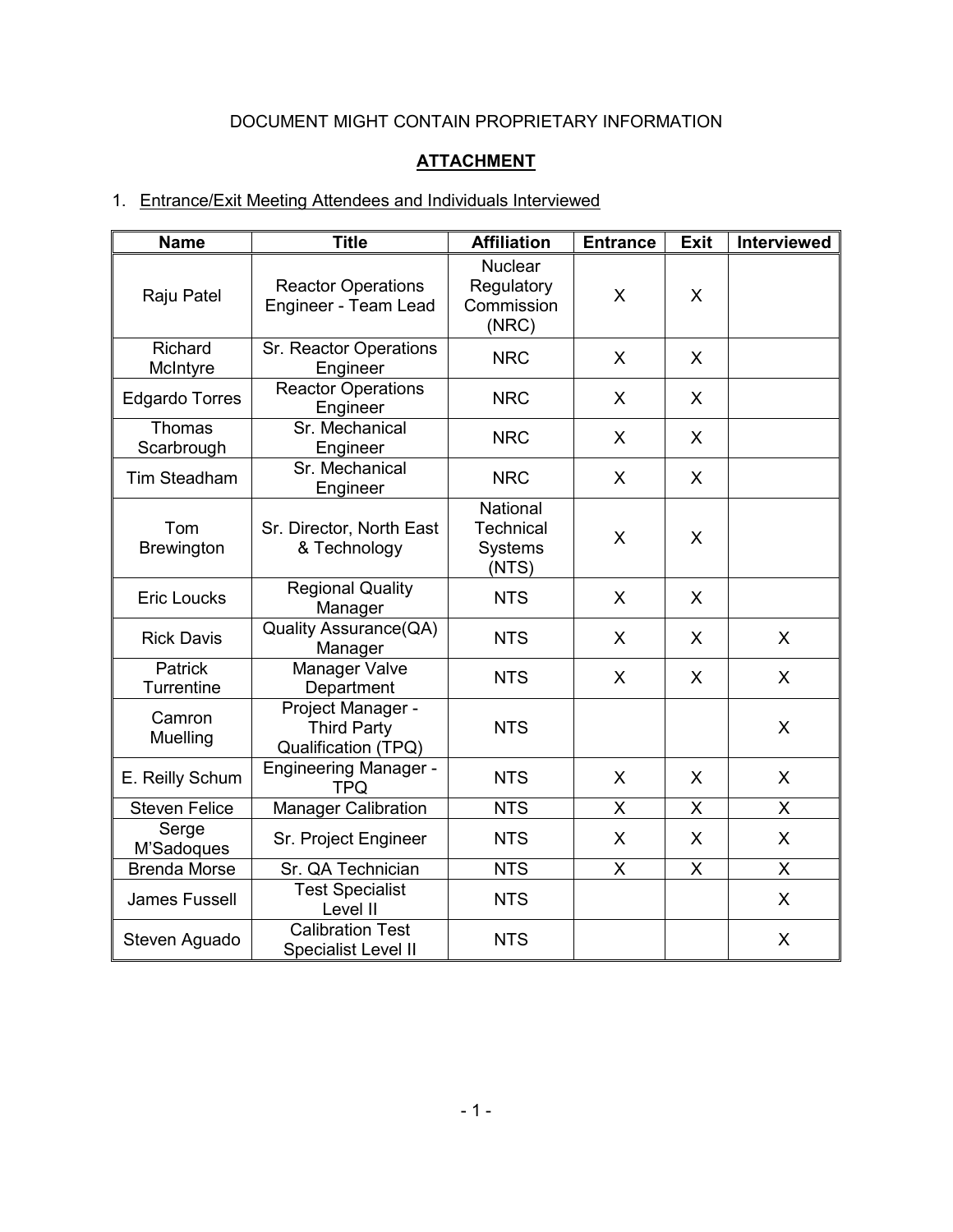| Joseph C.<br>Metoyer | <b>Calibration Test</b><br>Specialist Level II                   | <b>NTS</b>                                       |   |   | X |
|----------------------|------------------------------------------------------------------|--------------------------------------------------|---|---|---|
| <b>Brian Bedford</b> | V.C. Summer ITAAC<br>Manager                                     | Westinghouse<br>Electric<br>Corporation<br>(WEC) |   | X |   |
| Ronald P.<br>Wessel  | Principal Engineer,<br>AP 1000 Licensing                         | <b>WEC</b>                                       | X | X | X |
| <b>Preston Wock</b>  | Valve Engineering<br>Manager                                     | <b>WEC</b>                                       | X | X | X |
| <b>Peter Smith</b>   | Qualification<br><b>Operations Engineer</b>                      | <b>WEC</b>                                       |   | X | X |
| John Arnold          | Squib Valve Manager                                              | <b>WEC</b>                                       |   | X |   |
| <b>Richard Paese</b> | <b>Acting Manager</b><br><b>AP1000 ITAAC &amp;</b><br>Inspection | <b>WEC</b>                                       |   | X |   |
| John Arnold          | Squib Valve Manager                                              | <b>WEC</b>                                       |   | X |   |
| <b>Gerald Riegel</b> | Valve Engineer                                                   | <b>WEC</b>                                       |   |   |   |
| Larry<br>Cunningham  | <b>NND Quality System</b><br>Manager                             | South<br>Carolina<br>Edison & Gas                |   | X |   |

## 2. Inspection Procedures Used

- IP 35034, "Design Certification Testing Inspection," dated January 27, 2010
- IP 43002, "Routine Inspections of Nuclear Vendors," dated July 15, 2013
- IP 65001.E, "Inspection of the ITAAC-Related Qualification Program," dated August 19, 2008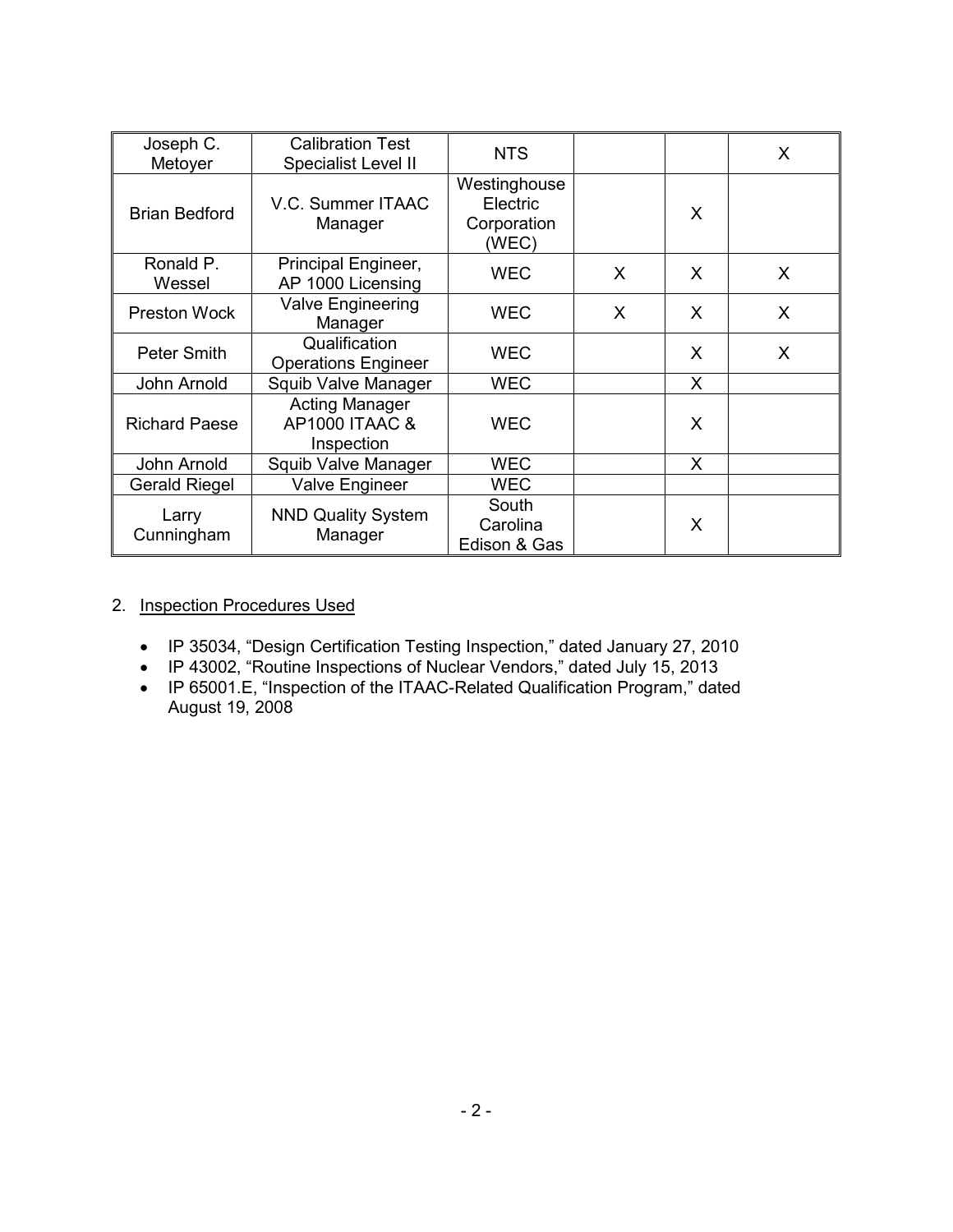3. List of Items Opened, Closed, and Applicable ITAAC

| <b>Item Number</b>    | <b>Status</b> | Type       | <b>Description</b>                  | <b>Applicable ITAAC from</b><br><b>AP1000 Design Control</b><br>Document, Tier 1,<br><b>Revision 19</b> |
|-----------------------|---------------|------------|-------------------------------------|---------------------------------------------------------------------------------------------------------|
| *99900905/2015-201-01 | Open          | <b>NON</b> | <b>Criterion XII</b>                | N/A                                                                                                     |
| 99900905/2015-202-01  | Open          | <b>NON</b> | Criterion XI,<br><b>Criterion V</b> | N/A                                                                                                     |
| 99900905/2015-202-02  | Open          | <b>NON</b> | <b>Criterion VII</b>                | N/A                                                                                                     |

\*NON 99900905/2015-201-01 remains open from a previous inspection

## 4. INSPECTIONS, TESTS, ANALYSES, AND ACCEPTANCE CRITERIA

The NRC inspection team identified the following inspections, tests, analyses, and acceptance criteria (ITAAC) related to components being tested at NTS. At the time of the inspection, NTS was performing functional and flow qualification testing of the 8-inch squib valves to be used in the passive core cooling system for the AP1000 reactor design. This testing is part of the overall equipment qualification program for the squib valves and will be used to demonstrate that the below ITAAC acceptance criteria have been met. The ITAAC design commitments referenced below are for future use by the NRC staff during the ITAAC closure process; the listing of these ITAAC design commitments does not constitute that they have been met and/or are closed. The NRC inspectors did not identify any findings associated with the ITAAC identified below.

| <b>COL Source Document</b>                                                                       | <b>ITAAC Reference No.</b> | <b>ITAAC</b> |
|--------------------------------------------------------------------------------------------------|----------------------------|--------------|
| Appendix C from the Combined License for<br>Vogtle Units 3 and 4 and V.C. Summer Unit 2<br>and 3 | 214                        | 2.2.3.12a.i  |
| Appendix C from the Combined License for<br>Vogtle Units 3 and 4 and V.C. Summer Unit 2<br>and 3 | 215                        | 2.2.3.12a.ii |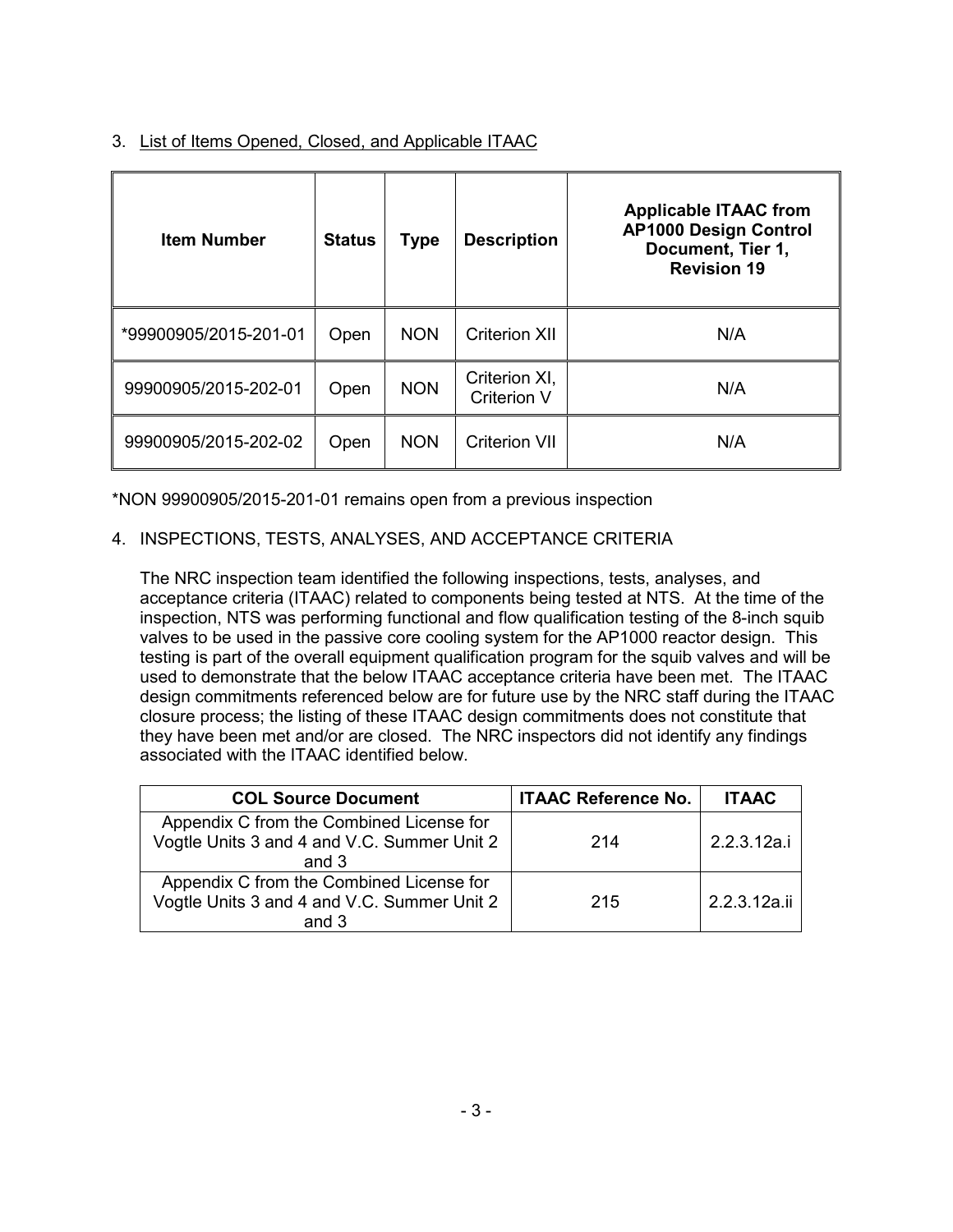## 5. Documents Reviewed

## Policies and Procedures

- NTS Nuclear Quality Policy Manual, Revision 4, dated January 5, 2015
- NTS Quality Assurance Procedure (QAP) HSV 02.2, "Engineering, Verification, Quality Assurance, and Testing Personnel Qualification Program," Revision 1, dated March 25, 2015
- QAP HSV 8-1, "Control of Nuclear Safety Related Material, Items and Components," Revision 1, dated March 27, 2015
- QAP HSV 8-3, "Identification and Tagging Procedure," Revision 1, dated March 27, 2015
- QAP HSV 8-4, "Test Specimen Control," Revision 1, dated March 25, 2015
- QAP HSV 11-1, "Test Control Program," Revision 1, dated March 27, 2015
- QAP HSV 14.1, "Receiving Inspection," Revision 1, dated March 27, 2015
- NTS QAP Corporate (COR) 05, Control of Measuring, Inspection and Test Equipment, Revision 9, dated May, 12, 2011
- QAP COR 16, "Control of Non-Conforming Items and Activities," Revision 4, dated February 14, 2014
- QAP COR 19, "Auditor Training and Qualification," Revision 2, dated February 14, 2014
- QAP COR 21, "Data Recording Requirements," Revision 4, dated February 14, 2014
- QAP COR 24, "Commercial Grade Surveys," Revision 2, dated February 14, 2014
- QAP COR 28, "Control of Test And Analysis Related Software," Revision 3, dated January 10, 2013
- QAP COR 30, "Evaluation and Client Notification of Nonconforming Work," Revision 1, dated February 14, 2014
- Test Procedure WTPS57622-01, "QME-1 Testing of An 8"-HP And 8"-LP Squib Valve," Revision B, dated February 26, 2015
- Calibration Procedure number MISC-PRESS, "Metrology Calibration Procedures for Thermocouples," Revision 1, dated January 27, 2015
- Calibration Procedure No MICC-T/C, "Metrology GIDEP Calibration for Pressure Transducers," Revision 1, dated September 6, 2015

# Purchase Orders

• Westinghouse Electric Corporation (WEC) Purchase Order (PO) number (No.) 4500312838, "Change Notice 17, to Purchase Order 4500312838 to NTS for ASME QME-1 Testing of AP1000 Squib Valve (PV70)," Change Notice 17, dated November 17, 2015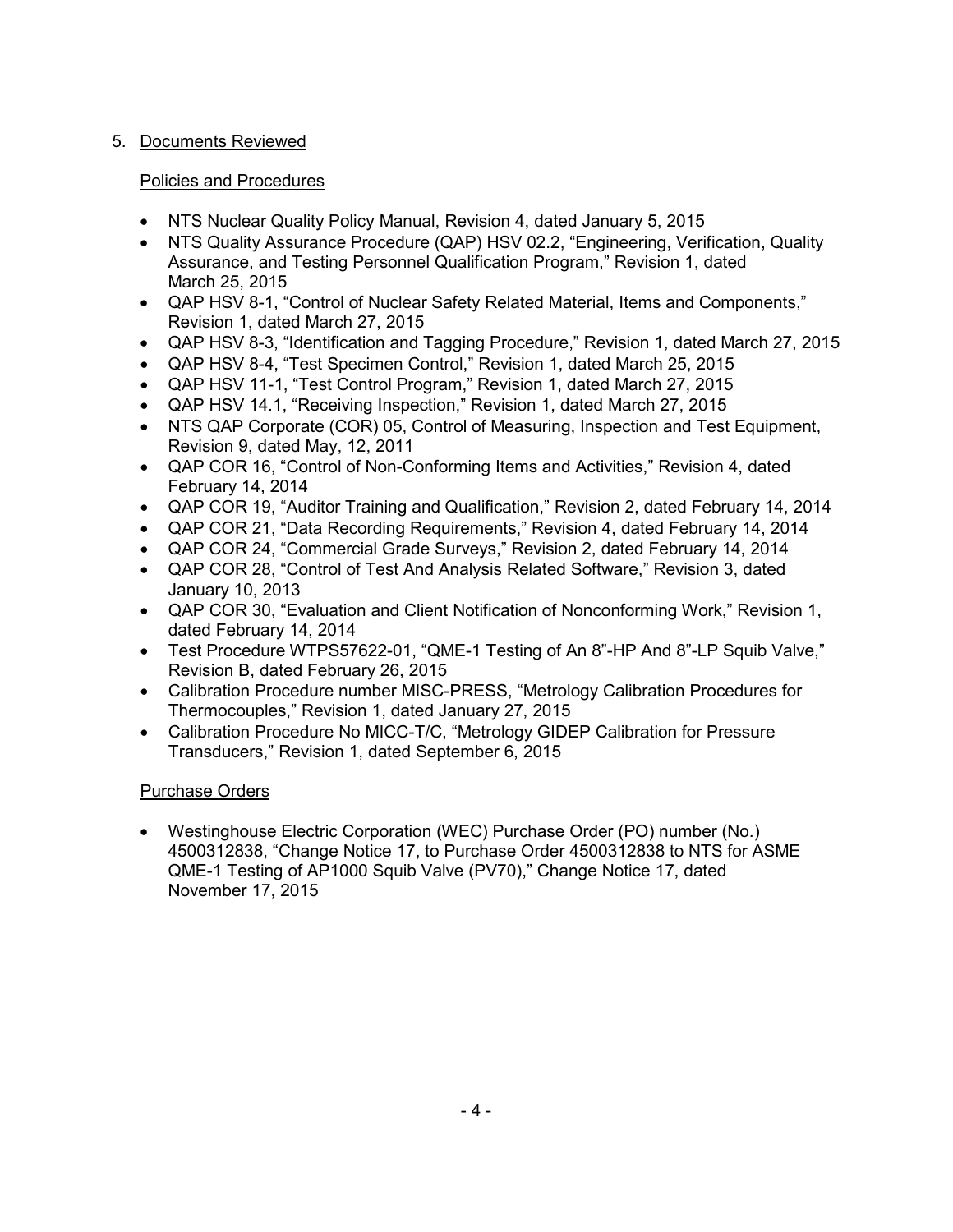## Test Plan, Specification, and Drawings

- NTS Qualification Plan WLTPL56415, "Qualification Plan for QME-1-2007 Qualification of 8" & 14" Squib Valve for Westinghouse Electric," Revision C, dated February 27, 2015
- WEC Document No. APP-PV70-VPH-001, "AP1000 Squib Valve Equipment Qualification Test Plan EQ-TP-222-APP," Revision 4, dated February 11, 2015
- WEC Document No. APP-GW-VP-010, Rev. 2, Equipment Qualification Methodology and Documentation Requirements for AP1000 Safety-Related Valves and Valve Appurtenances, dated April 2010
- WEC Document No. APP-PV70-VPR-001, "AP1000 Squib Valve Equipment Qualification Test Specimen Selection and Justification," Revision 0, dated January 2015
- WEC Document No. APP-PXS-M3C-040, "Squib Valve Functional Requirements for PXS Containment Recirculation Isolation Squib Valves, PXS-PL-V118A/B," Revision 3, dated May 17, 2012
- WEC Document No. APP-PXS-M3C-066, "Squib Valve Functional Requirements for PXS IRWST Injection and Containment Squib Valves, PXS-PL-V123B, V125B, and V120A," Revision 3, dated May 17, 2012
- WEC Document No. APP-GW-G1-002, Rev. 4, AP1000 Equipment Qualification Methodology, dated September 29, 2014
- WEC Document No. APP-PV70-Z0-001, Rev. 5, Squib Valves (Pyrotechnic Actuated), ASME Boiler and Pressure Vessel Code, Section III, Class 1, dated July 24, 2013
- SPX Drawing No. D-400966, "Cartridge Housing Assembly (8" HP)," Revision 13, dated October 7, 2012
- SPX Drawing No. D-399896, "Cartridge Housing Assembly (8" LP)," Revision 13, dated October 7, 2012
- SPX Drawing No. D-403678, "8" [200] HP-R Squib Valve Assembly," Revision 8, dated March 5, 2015
- SPX Drawing No. D-403125, "8" [200] HP-L Squib Valve Assembly," Revision 10, dated March 5, 2015
- SPX Drawing No. D-403676, "8" [200] LP Squib Valve Assembly," Revision 8, dated February 20, 2015

## Calibration Certificate

- NTS Certificate of Calibration (CoC) for Honeywell pressure transducer ID No. 01417 dated October 13, 2014, due October 13, 2015
- CoC for Honeywell pressure transducer ID No. 01554, dated April 02, 2015 due April 01, 2016
- CoC for Sensotec pressure transducer ID No. 015634
- CoC for Omega thermocouple ID No. 01508, dated March 20, 2015 due March 20, 2016
- CoC for Omega thermocouple ID No. 01979, dated September 05, 2014 due September 05, 2015
- Coc for Omega thermocouple ID No. 01990, dated September 05, 2014 due September 05, 2015
- CoC for Sensotec pressure transducer ID No. 02340, dated January 14, 2015, due July 14, 2015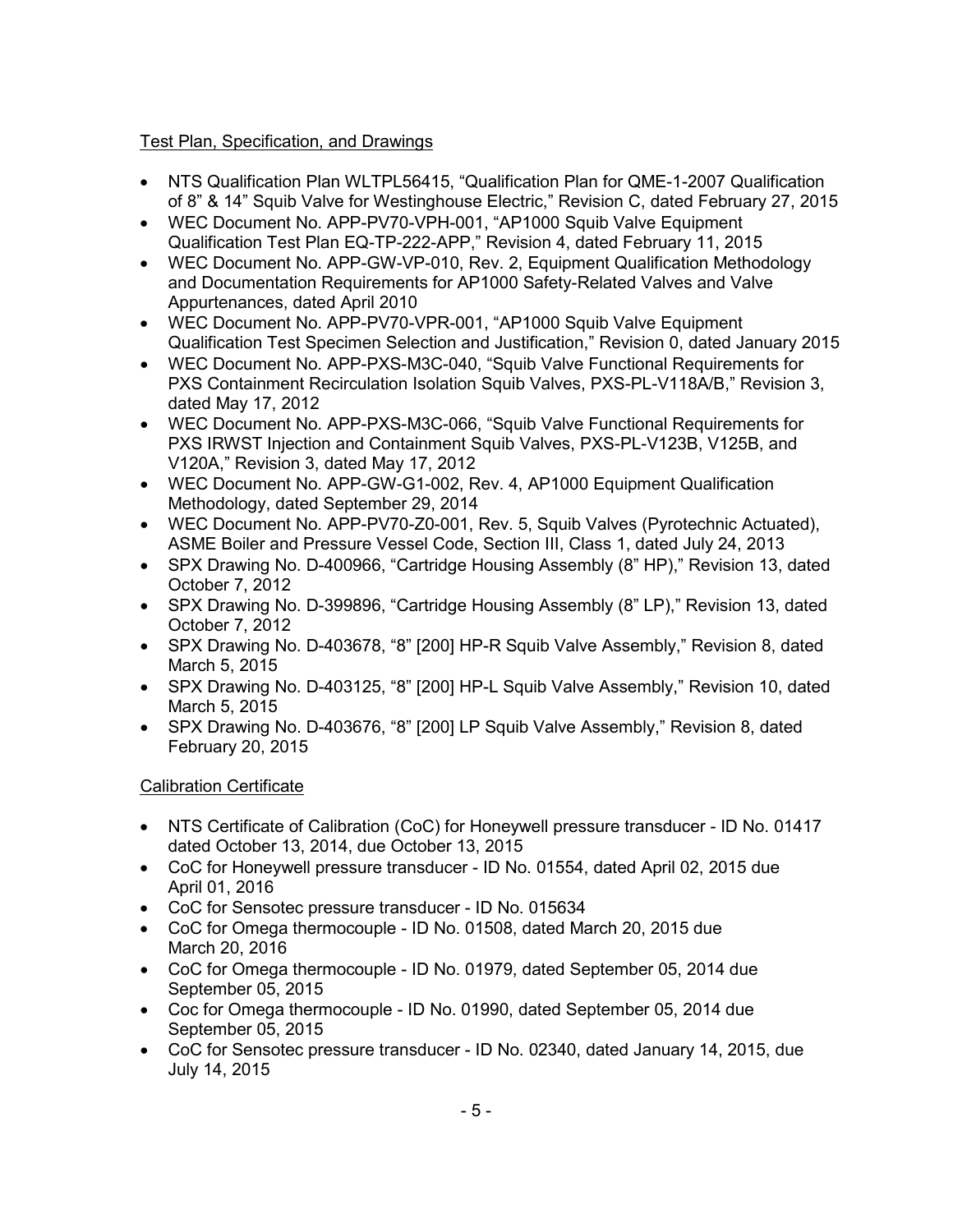- CoC for Sensotec pressure transducer ID No. 02341 dated January 14, 2015, due July 14, 2015
- CoC for Heise digital pressure indicator ID No. 02532, dated September 22, 2014
- Process instruments Inc. Report of Calibration for Ametek Deadweight tester ID No. 01368

## Training and Qualification Records

- NTS Lead Auditor qualification record for Ron Kelly dated November 1, 2008, annual evaluation due November 2, 2015
- NTS Instrumentation/Test Specialist Level II qualification record for Adam C. Casey dated August 16, 2013, due August 13, 2016, with annual eye exam performed on July 3, 2014
- NTS Senior Test Specialist Level II qualification record for James Collins dated March 5, 2015, due March 18, 2018, with annual eye exam performed on February 6, 2015
- NTS Calibration Test Specialist Level II qualification record for James Fussell dated November 3, 2013, due November 3, 2016, with annual eye exam performed on October 2, 2014
- NTS Calibration Test Specialist Level II qualification record for Steven Aquado dated July 10, 2013, due July 10, 2016, with annual eye exam on August 28, 2014
- NTS Calibration Test Specialist Level II qualification record for Joseph C. Metoyer dated April 9, 2015, due April 9, 2018, with annual eye exam on January 7, 2015

## **Miscellaneous**

- NTS Test Report No. WTRP57622-01, "QME-1 Testing of a 8"- 150 # SPX Provided Squib Valve," draft dated April 21, 2015
- NTS draft Test Report No. NTPR028955-02, "Test Report of QME Testing Performed on 8-inch HP Squib Valve," draft dated May 8, 2015
- NTS American Association for Laboratory Accreditation scope of accreditation to ISO 17025 for calibration services
- NTS Receiving Inspection Report for the 8-inch squib valve, serial No. 0920-164450-5-1 for Job No. PRO28945 dated March 28, 2015
- NTS Receiving Inspection Report for 6 cartridge housing assemblies, P/N 404064, P/N 413231, P/N 312346, P/N 404394-3, P/N 404067-12, P/N 403118-3, dated March 28, 2015
- NTS Instrumentation Equipment Sheet for 8-inch Squib valve LP testing, dated May 12, 2015
- Temperature Spanning Data Sheet, dated April 11, 2015, for Omega Type–k thermocouple, asset No. 00465 for pre-test ambient temperature for the 8-inch HP test
- Temperature Spanning Data Sheet, dated April 11, 2015, for Omega Type–k thermocouple, asset No. 01979 for pre-test tank temperature for the 8-inch HP test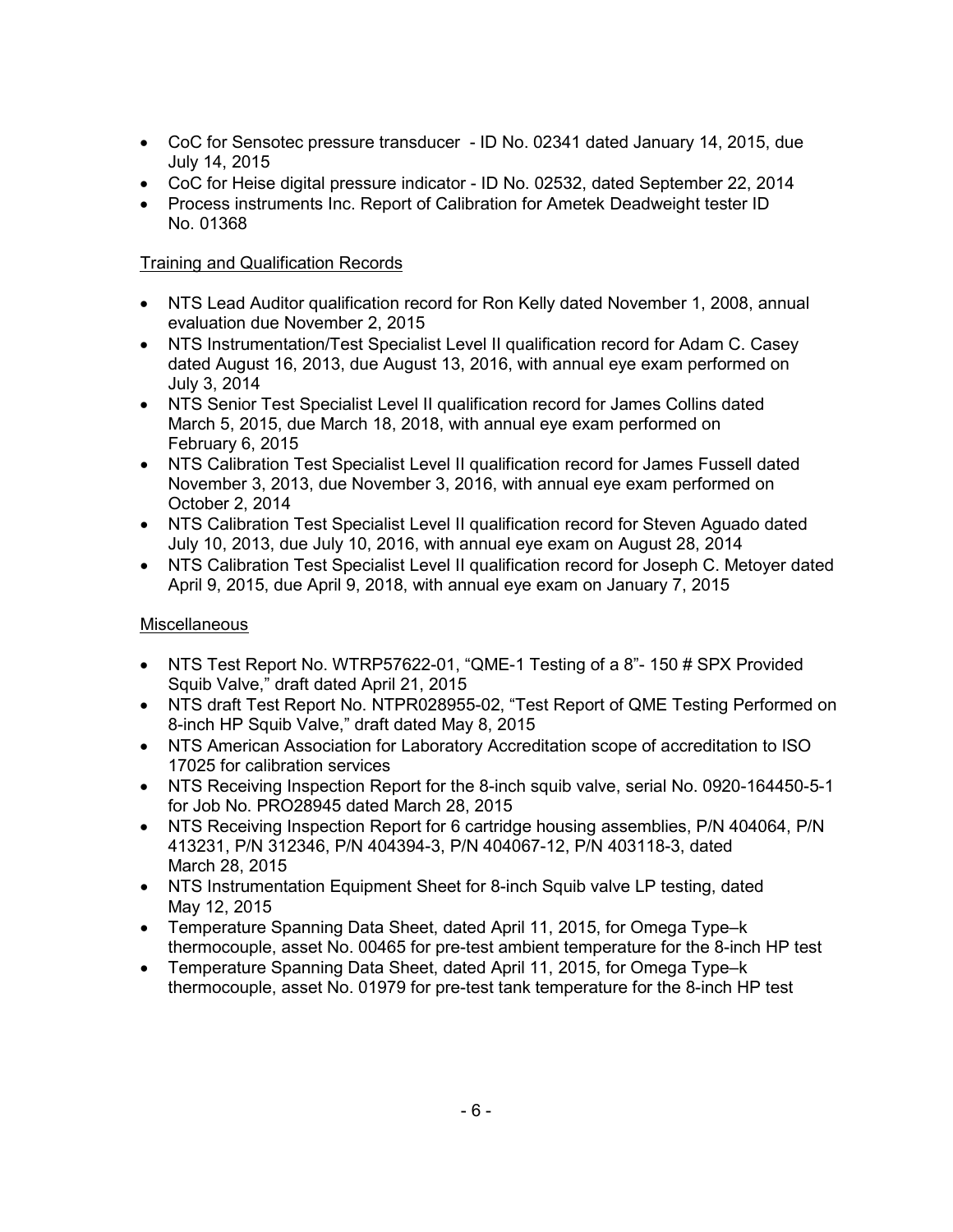- Temperature Spanning Data Sheet, dated April 11, 2015, for Omega Type–k thermocouple, asset No. 01990 for pre-test venturi fluid temperature for the 8-inch HP test Pressure Spanning Data Sheet, dated April 13, 2015, for Honeywell model Z pressure transducer, asset No. 01417 for pre-test valve differential pressure for the 8-inch HP test
- Pressure Spanning Data Sheet, dated April 13, 2015, for Honeywell model Z pressure transducer, asset No. 01554 for pre-test valve differential pressure for the 8-inch HP test
- NTS Hold point checklist, dated May 12, 2015, for 8-inch 150 pound squib valve functional testing set-up for serial No.0920-1644450-6-1
- NALCO Water Analysis report No. 1401268, dated April 9, 2015
- WEC Procurement Advisory Release (PAR) No. 4500312838-005-B, "Qualification Plan for QME-1-2007 Qualification of 8" & 14" Squib Valve for Westinghouse Electric WLTPL56415, Revision C," dated March 2, 2015
- WEC PAR No. 4500312838-016-0, "WLTP57622-01, Revision B," dated February 27, 2015
- WEC PAR No. 4500312838-017-0 dated May 7, 2015 approving NTS NOA No. 7 for Starting Temperature addressed 8" HP Squib valve Functional Test as part of the QME-1 Qualification program
- SPX Certification of Cartridge Loading, QME Squib Valve 8-inch LP Cartridge Test Specimen Assembly, December 11, 2013
- SPX Certification of Cartridge Loading, QME Squib Valve 14-inch ADS Cartridge Test Specimen Assembly, December 11, 2013
- SPX Certification of Cartridge Loading, QME Squib Valve 8-inch HP Cartridge Test Specimen Assembly, December 11, 2013

## Notices of Anomaly

- NTS Notice of Anomaly (NOA) No.1, Submergence Test No. 2, dated November 7, 2014
- NOA No. 2, Submergence Test, dated April 27, 2012
- NOA No. 3, Submergence Test, dated February 26, 2014
- NOA No. 4, Submergence Test, dated February 21, 2014
- NOA No. 5, 8-inch LP QME, dated February 20, 2015
- NOA No.6, QME-1 8" LP, dated March 10, 2015
- NOA No. 7, QME-1 HP, dated April 15, 2015
- NOA No. 8, QME-1, 8-inch HP, dated April 16, 2015
- NOA No. 9, 8-inch LP Functional Test, dated May 7, 2015

### Corrective Action /Preventive Action Report (C/PAR) Generated as Result of NRC Inspection

C/PAR No. - 15-018, 15-019